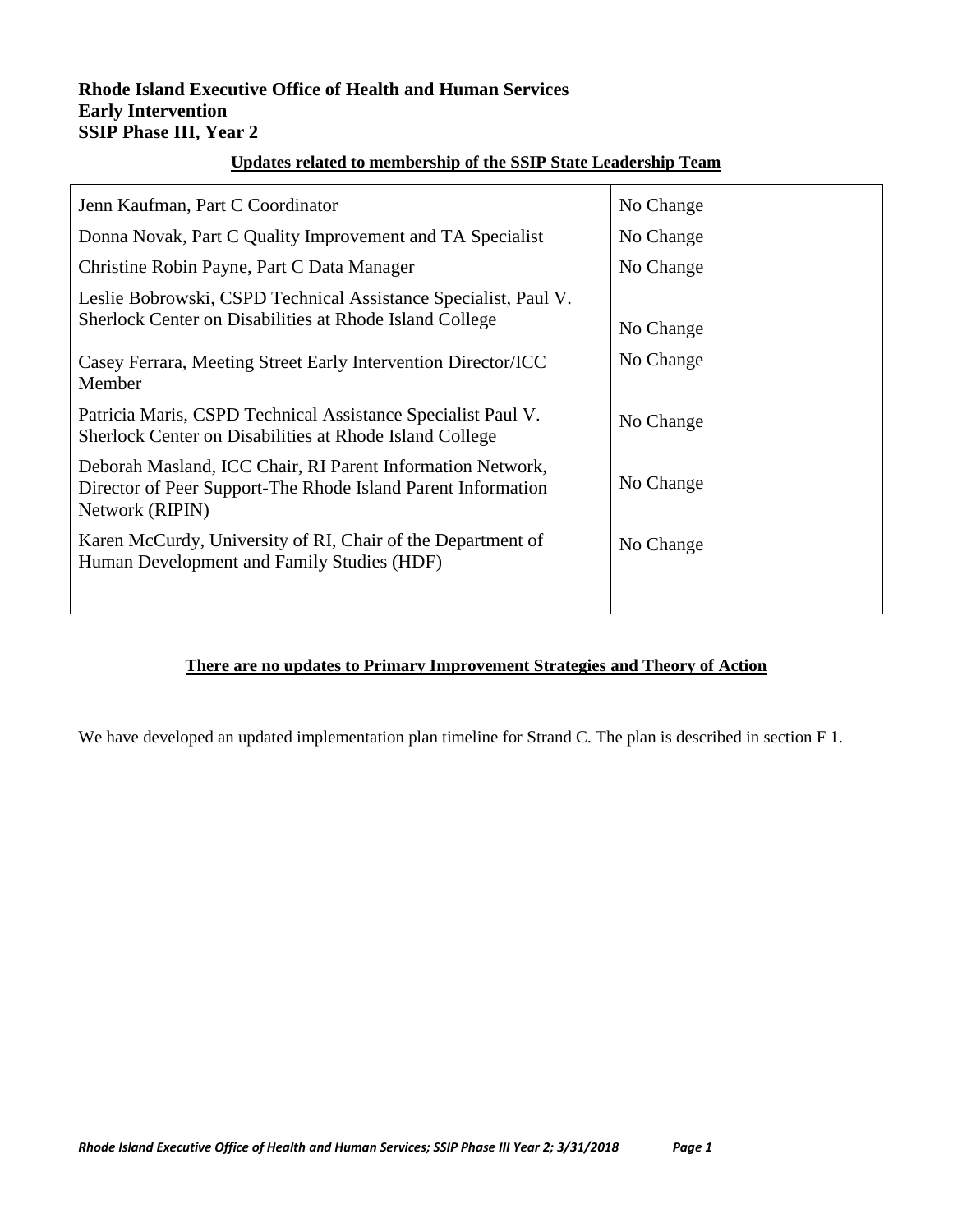#### **Phase IV Summary**

### **A. Summary of Phase IV**

*1. Theory of action or logic model for the SSIP, including the SiMR*

# Rhode Island Early Intervention Theory of Action

*SIMR: Rhode Island will increase the percentage of children showing greater than expected growth in positive social emotional skills (Summary Statement A for Outcome #1). Our SIMR focuses on a subpopulation of children whose families have participated in a family directed assessment utilizing the Routines-Based Interview (RBI: Robin McWilliam Ph.D.)*

| If the State                                                                                                                                                                                                                                                                                                                                                                                                                                                                             | <b>Then Providers</b>                                                                                                                                                                                                                                                                             | <b>Then Families</b>                                                                                                                                                                                                                                                                                                                                             |                                                                     |
|------------------------------------------------------------------------------------------------------------------------------------------------------------------------------------------------------------------------------------------------------------------------------------------------------------------------------------------------------------------------------------------------------------------------------------------------------------------------------------------|---------------------------------------------------------------------------------------------------------------------------------------------------------------------------------------------------------------------------------------------------------------------------------------------------|------------------------------------------------------------------------------------------------------------------------------------------------------------------------------------------------------------------------------------------------------------------------------------------------------------------------------------------------------------------|---------------------------------------------------------------------|
| Builds statewide<br>infrastructure (training,<br>guidance, and<br>administrative procedures)<br>to implement and sustain<br>the use of a high<br>quality assessment practice<br>to identify social emotional<br>development (including<br>child engagement,<br>independence and social<br>relationships) needs of<br>children<br>Supports El programs and<br>providers to learn and<br>implement a high quality<br>assessment practice and<br>integrate results into the<br>IFSP process | will use a high quality<br>evidence based practice<br>(RBI) to elicit detailed<br>information about the<br>child's social emotional<br>development<br>will develop IFSP<br>outcomes which are<br>based on the family's<br>priorities that impact<br>their child's social<br>emotional development | will provide detailed<br>information about their child's<br>functioning related to their<br>child's social emotional<br>development<br>will identify concerns and<br>choose priorities that are most<br>meaningful to them<br>will implement strategies<br>within daily routines and<br>activities that enhance their<br>child's social emotional<br>development | children will<br>demonstrate<br>improved social<br>emotional skills |
| Supports El providers to<br>learn and use evidence<br>based practices (coaching<br>and modeling, routines<br>based early intervention) in<br>service delivery                                                                                                                                                                                                                                                                                                                            | will use evidence based<br>practices (coaching,<br>modeling and routines<br>based early interventions<br>in the home visits) to<br>achieve outcomes related<br>to their child's social<br>emotional development                                                                                   | will increase their skills and<br>confidence to enhance their<br>child's social emotional<br>development                                                                                                                                                                                                                                                         |                                                                     |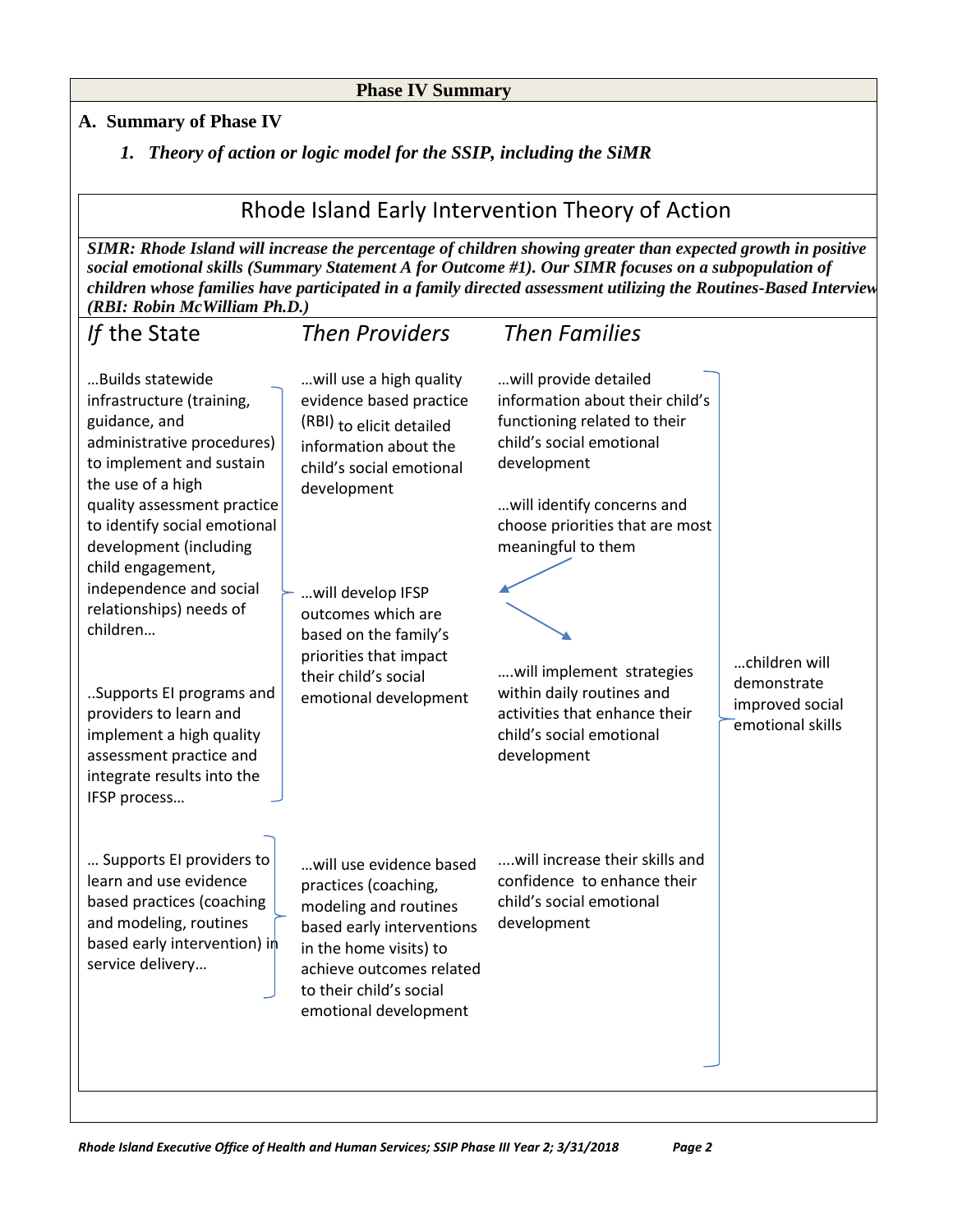### *2. The coherent improvement strategies or principle activities employed during the year, including infrastructure improvement strategies*

Our improvement strategies are based on three strands. Strand A contains strategies related to Infrastructure *A. Build statewide infrastructure (training, guidance and administrative procedures) to implement and sustain the use of a high-quality assessment practice to identify social emotional development (including child engagement, independence and social relationships)* We have completed many of our implementation strategies in Strand A in our last report. This year our focus in Strand A was strategies 1,4 and 5

| 1. | Following an Implementation Plan to incrementally scale up the<br>Routines Based Interview (RBI) as a statewide practice                                                                                                                                                                             | Employed this year |
|----|------------------------------------------------------------------------------------------------------------------------------------------------------------------------------------------------------------------------------------------------------------------------------------------------------|--------------------|
| 2. | Updating and distributing RI Policies and Procedures, RI Claim<br>Reimbursement Guidebook for EI Services and other statewide<br>forms to support implementation of the RBI process                                                                                                                  | Completed FFY15-16 |
| 3. | Training personnel in updated Policies and Procedures, RI<br>Claim Reimbursement Guidebook for EI Services and other<br>statewide forms which support RBI implementation                                                                                                                             | Completed FFY15-16 |
| 4. | Incorporating Quality Indicators related to Routines Based Early<br>Intervention into the general supervision system<br>•IFSP Outcomes: (family owned, functional,<br>measurable and embedded into <b>a</b> routine)<br>•Services Rendered: (reflective coaching, modeling,<br>parent participation) | Employed this year |
| 5. | Implementing an RBI communication plan                                                                                                                                                                                                                                                               | Completed FFY16-17 |

Strand B *Support EI Providers to learn, and implement a high-quality assessment practice and integrate the results into the IFSP process* contains strategies related to implementing the Routines Based Interview TM (Robin McWilliam, Ph.D.) as a statewide assessment practice. This year our work focused on strategies 1, 2, 3, 4,5 and 6.

| 1. | Developing and providing RBI professional development (PD)<br>and coaching | Employed this year |
|----|----------------------------------------------------------------------------|--------------------|
| 2. | Providing RBI PD for ancillary team members                                | Employed this year |
| 3. | Providing PD regarding IFSP outcomes development                           | Employed this year |
| 4. | Providing PD linking RBI to Child Outcomes Summary (COS)<br>Process        | Employed this year |
| 5. | Providing PD for supervisors to support RBI                                | Employed this year |
| 6. | Developing and distributing useful resources                               | Employed this year |

Strand C, *Supports EI providers to learn and use evidence based practices (coaching and*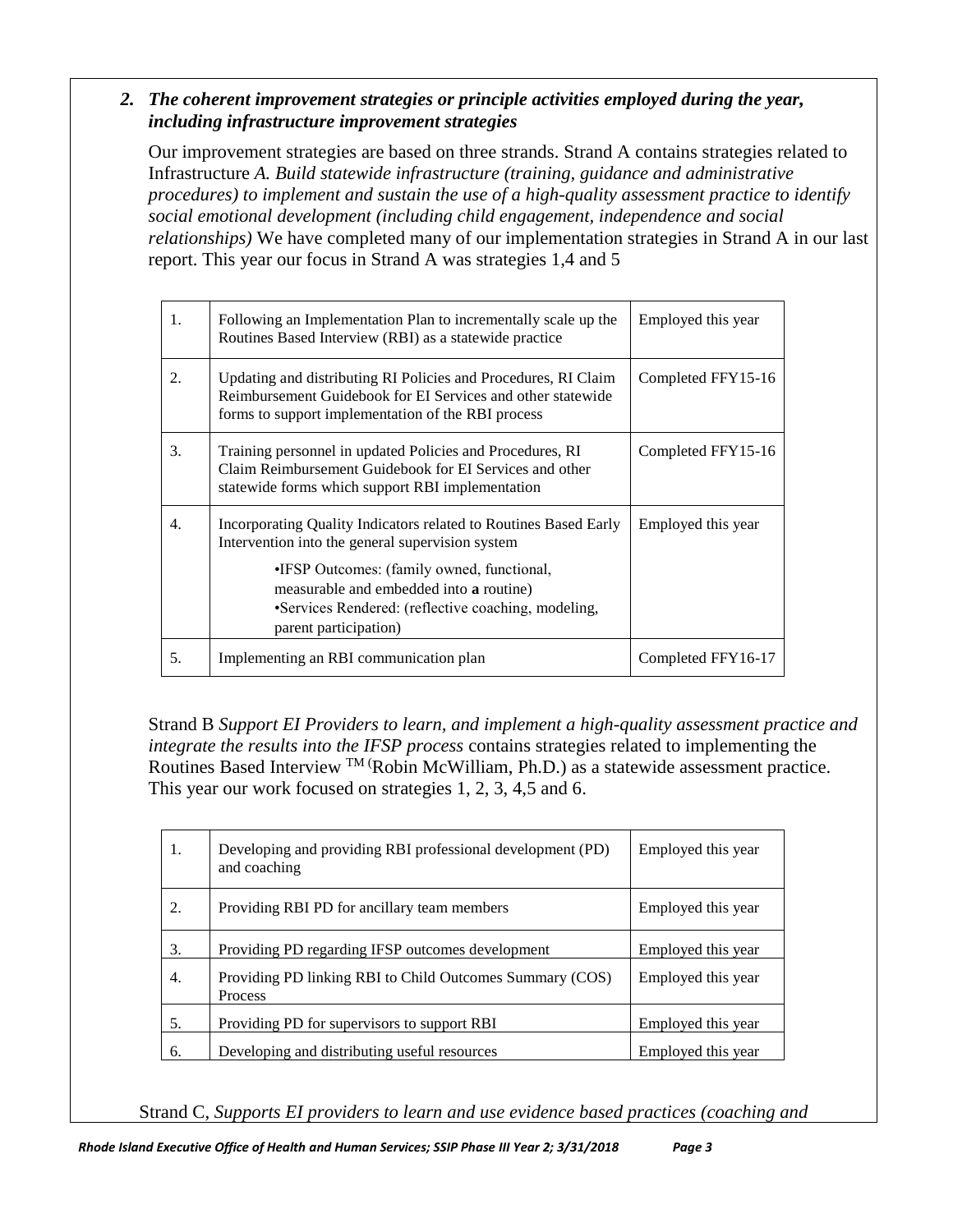*modeling, routines based early intervention) in service delivery* is our third strand and focuses on routines based interventions. This strand will begin more fully as more staff have reached fidelity in the RBI. We have implemented some foundational strategies as a first step.

| a. | Providing professional development (PD) related to coaching,<br>modeling, routines based interventions | Employed this year |
|----|--------------------------------------------------------------------------------------------------------|--------------------|
| b. | Providing PD for supervisors to support Routines Based Early<br>Interventions                          | Employed this year |

### *3.The specific evidence-based practices that have been implemented to date*

The Routines Based Interview (McWilliam) has been the primary evidenced based practice that has been implemented as a statewide practice. RI has selected statewide implementation of the RBI because it is an evidenced based practice designed to provide an in-depth child and family assessment that results in functional child and family outcomes identified by the family.

### *4.Brief overview of the year's evaluation activities, measures, and outcomes*

Evaluation activities, measures, and outcomes have closely followed our evaluation plan. The Evaluation Logic Model template (created by the IDEA Data Center) developed in Phase II, was used and is linked to our Theory of Action. This tool outlines outputs along with direct, intermediate and long-term outcomes for each improvement strategy. The Evaluation Worksheet 5: Evaluation Questions related to Outcomes (IDC) document developed in Phase II was also used. Please see attached documents.

Data has been collected on all short term and intermediate outcomes from Strand A.

For Strand B, data was not collected on one of the evaluation questions related to short term outcomes because it was already completed last year ("*Do supervisors feel competent in supporting staff to implement RBI?").* Although this was not included for this reporting period, the intention is to complete it again during the next reporting period. Data was collected related to the other short-term outcome in Strand B as well as all intermediate outcome questions.

Evaluation procedures included collecting and reviewing data. In cases where the data was not as expected, changes were made in the approach to address what the data revealed.

Procedures included: monitoring the numbers of those trained in the RBI, monitoring fidelity targets, monitoring the number of RBIs in the data system, reviewing and using pre- and postknowledge based training evaluations, implementing a fidelity checklist with criteria for mastery, and reviewing SSIP collected evaluation data in our annual program self-assessments as part of general supervision. In addition, two evaluation activities are reported this year for the first time. The first activity is a project that included a systematic review of required written documentation of early intervention visits. This document, *Early Intervention Services Rendered Form* is completed by EI family visiting staff, (such as educators, speech therapists, physical therapists, etc.) to document Early Intervention visits. The documents were reviewed and rated based on an established rubric. Specifically, the SRFs are expected to include:

- A description of how the parent/family actively participated in the visit
- How interventions were embedded in existing family routines and activities
- A jointly developed plan for how the family will implement interventions before the next visit.

Based on technical assistance provided to programs regarding criteria for compliance and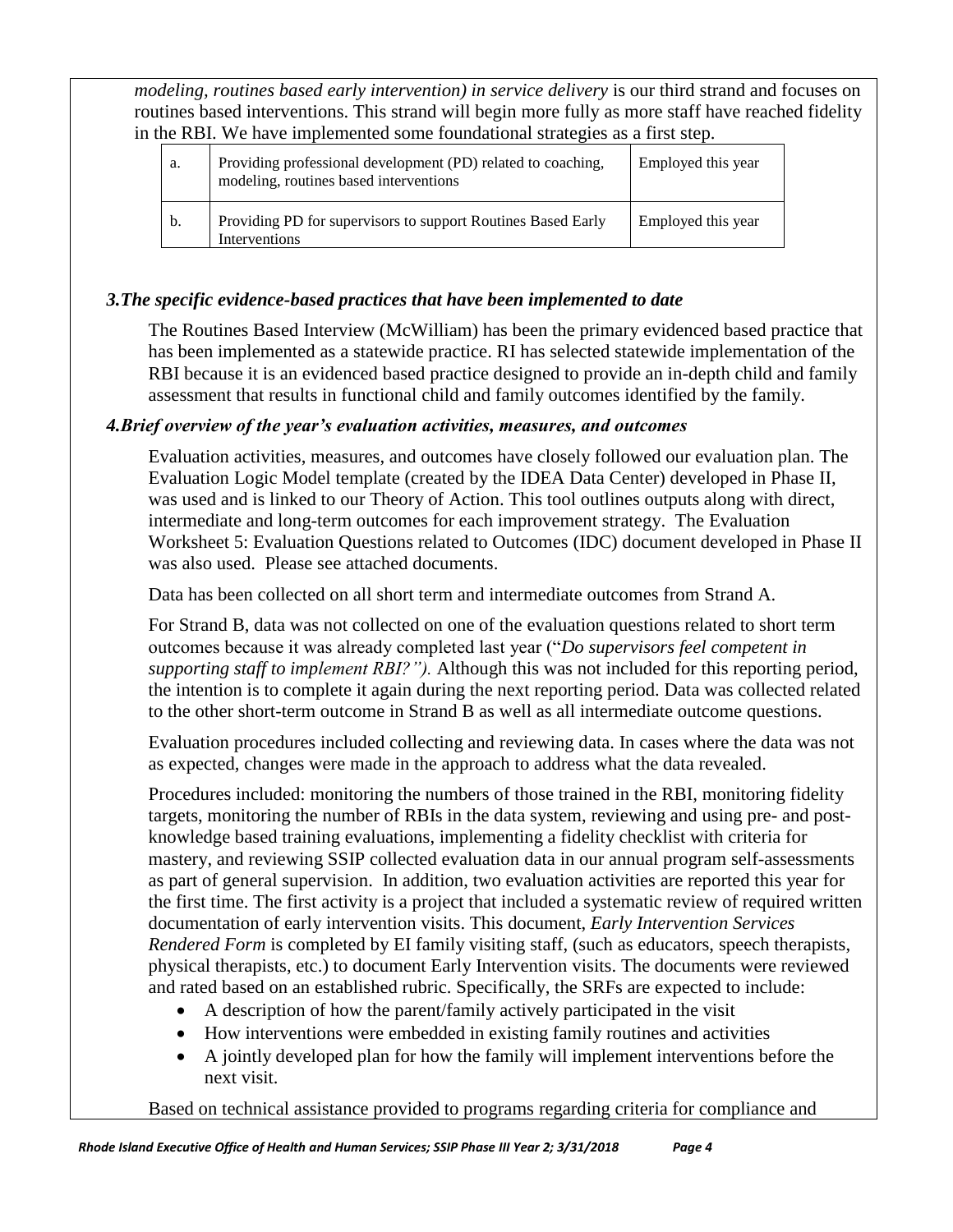professional development provided that focused on participation based outcomes, improvement was expected. After an analysis of change using baseline data from SFY13-14 and SFY14-15 compared to SFY15-16 data from this year, significant improvement is noted.

The second evaluation activity is a project conducted by Karen McCurdy, Ph.D., University of Rhode Island (URI). Under the supervision of Dr. McCurdy, graduate students collected data which was randomly sampled from two groups 1.) families who had had an RBI and 2.) families who had not. Data were collected through 20-minute telephone interviews with families. The goal was to evaluate an intermediate outcome in RI's SSIP, "*Families have IFSP outcomes that reflect their priorities and meet the needs of their child and family*. The evaluation question was "*Do families report that the IFSP is based on what is important to them.*" The measures used included:

- *Satisfaction with Home Routines Index (SHORE) 2* (10 items): Parents rate satisfaction with 10 daily routines, e.g., waking up, playtime, bath, on a 5-point Likert scale (1=very dissatisfied to  $5 = V$ ery Satisfied).
- *Early Intervention Parenting Self-Efficacy Scale4*: This validated measure assesses parental beliefs about their competence and ability to promote their child's development. Parents rate each item on a 7 point Likert scale (1=strongly disagree to  $7 =$  strongly agree). The measure has 2 subscales:
	- *Parental Competence* (4 items;  $\alpha = .67$ ): e.g., If my child is having a problem, I would be able to think of some ways to help my child. Higher scores mean HIGHER competence.
	- *Parental Outcomes Expectations* (10 items,  $\alpha = .67$ ): e.g., I feel I can work well with my child's early interventionist as part of my child's team. Higher scores mean LOWER outcome expectations.
- *Satisfaction with EI Services:* A project-created measure assessing 7 areas of parental satisfaction with services.
	- *Parental Inclusion in EI* (4 items;  $\alpha$  = .66): Parents use a 5-point Likert scale (1 = strongly disagree to 5 = strongly agree) to rate usefulness and inclusiveness of team approach.
	- *EI Understanding of Family* (3 items;  $\alpha = .60$ ): Parents assess EI fit with parent goals, family routines, and primary concerns on a 3-point scale (1=Very well to  $3 = Not$  at all).
- *Demographic questionnaire*. Child and household variables, e.g., child age, race/ethnicity, gender, severity of delay/disability, maternal education

Preliminary results indicate that parents who have had an RBI report significantly greater satisfaction with EI services when compared to the non- RBI group. This data supports our theory of action – that parents who have had an RBI feel that the IFSP is based on what's important to them. Published studies have found similar satisfaction results for those families with an RBI and the fact some of the results have been replicated here corroborates RI is moving in the right direct direction.

### **5.Highlights of changes to implementation and improvement strategies**

RI made a change to the implementation and improvement strategies related to fidelity requirements. The original method and timeline required a video submission of the staff conducting the RBI with technique and skills scoring 85% on the RBI Fidelity Checklist (McWilliam). Early data revealed that the number of participants trained to fidelity was not progressing according to timelines. Feedback from trainees indicated the video as a barrier to reaching RBI fidelity. In addition, we identified a need to expand RI's capacity to support and coach trainees on the RBI.

As a result of this feedback, the plan was changed to support supervisors to coach their staff on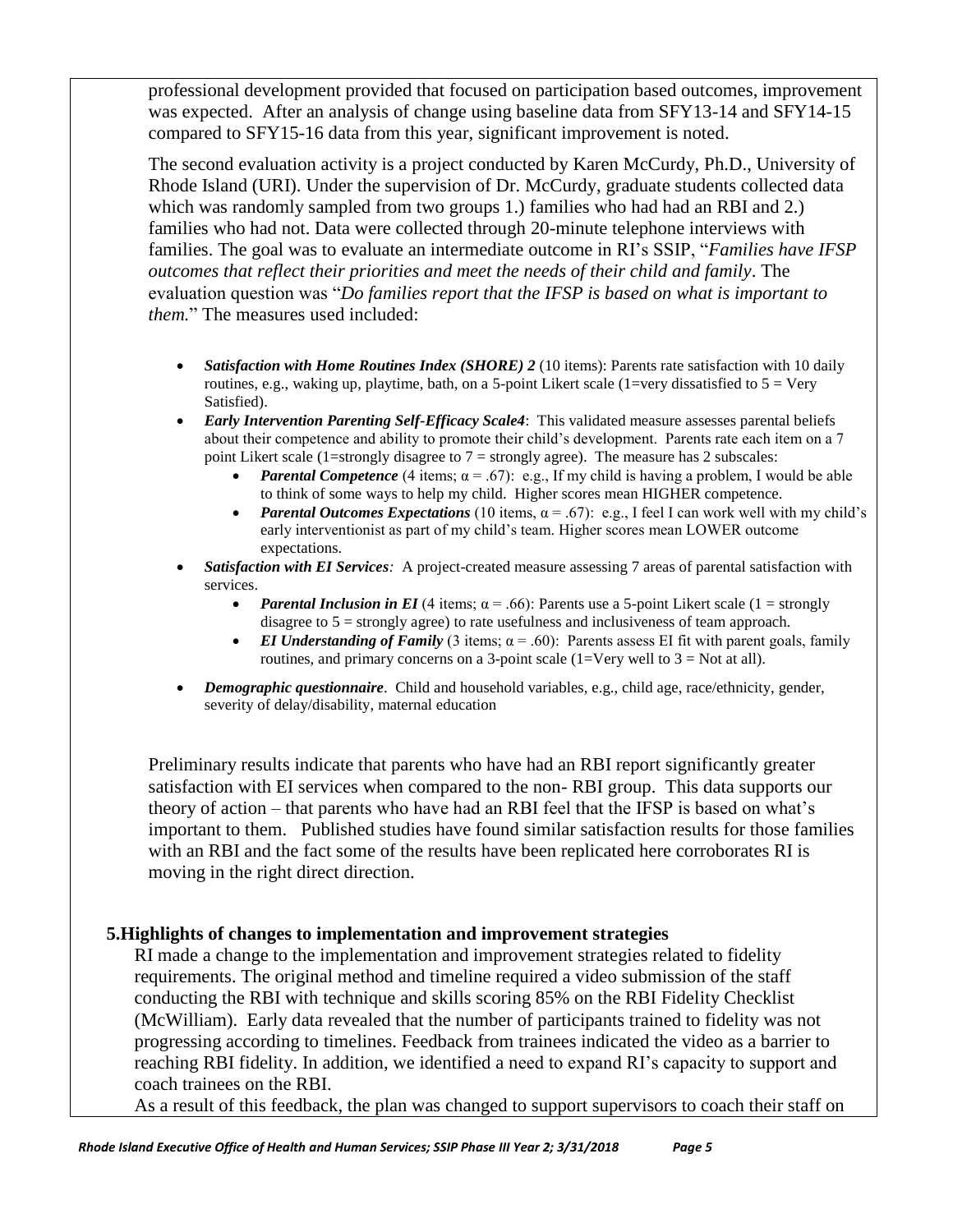the RBI as they moved toward fidelity. Supervisors are now required to demonstrate fidelity in implementing the RBI by either being accompanied by a Certified RBI trainer to the home visit, or via video submission. Recently, programs have been presented with a financial incentive to meet fidelity goals. This encourages supervisors who have met fidelity to mentor and observe their staff. Once a staff member demonstrates 85% on the Fidelity Checklist, the program can submit for the incentive. These strategies have been implemented based on stakeholder feedback as described in Section B question 2(b).

## **B. Progress in Implementing the SSIP**

- *1. Description of the State's SSIP implementation progress*
- *a. Description of extent to which the State has carried out its planned activities with fidelity what has been accomplished, what milestones have been met, and whether the intended timeline has been followed*

Timeline targets relative to training individuals to do the RBI have been met.

As of March 2018:

- 195 participants have been trained in the RBI
- Ongoing training is scheduled for new staff
- A refresher training is in production for staff who would like a refresher or who are having difficulty reaching fidelity.
- A strategy to provide training to ancillary staff was implemented. Training was provided to EI's Parent Consultants. These staff provide Peer to Peer support for families which will support EI staff in the process. Feedback on training was very positive.
- RBI Fidelity checklist training for supervisors was provided (9/2017), as a means to ensure all checklist users were using the same lens to view criteria
- All procedural documents have been updated as planned with the exception of the IFSP Guidebook, which is still under revision at this time. The timeline has been extended due to a new IFSP process and form which was rolled out December 2016. Sections in the Guidebook relating to the RBI have been completed but the overall format of the guidebook is under revision. Guidance related to IFSP changes and the RBI process have been issued in the meantime.
- Strategies related to Strand A, Strategy 5 *Develop a Communication Plan* are completed and targets met*.* The communication plan was intended to inform, build capacity, and keep interest for providers who were not yet trained. Because targets have been met, this is no longer an ongoing activity. However, the team is revisiting this communication as a means to share a wide range of information and updates.

RI's Training and Technical Assistance Center organized and funding the following initiatives to support capacity building for RBI and RBEI through the following activities:

- Three (3) EI supervisors attended the RBI Certification Institute in July 2017 to build supervisory capacity.
- One (1) EI supervisor attended Routines Based Early Intervention Certification Institute in May 2017 to build leadership capacity for Strand C, Routines Based Early Intervention.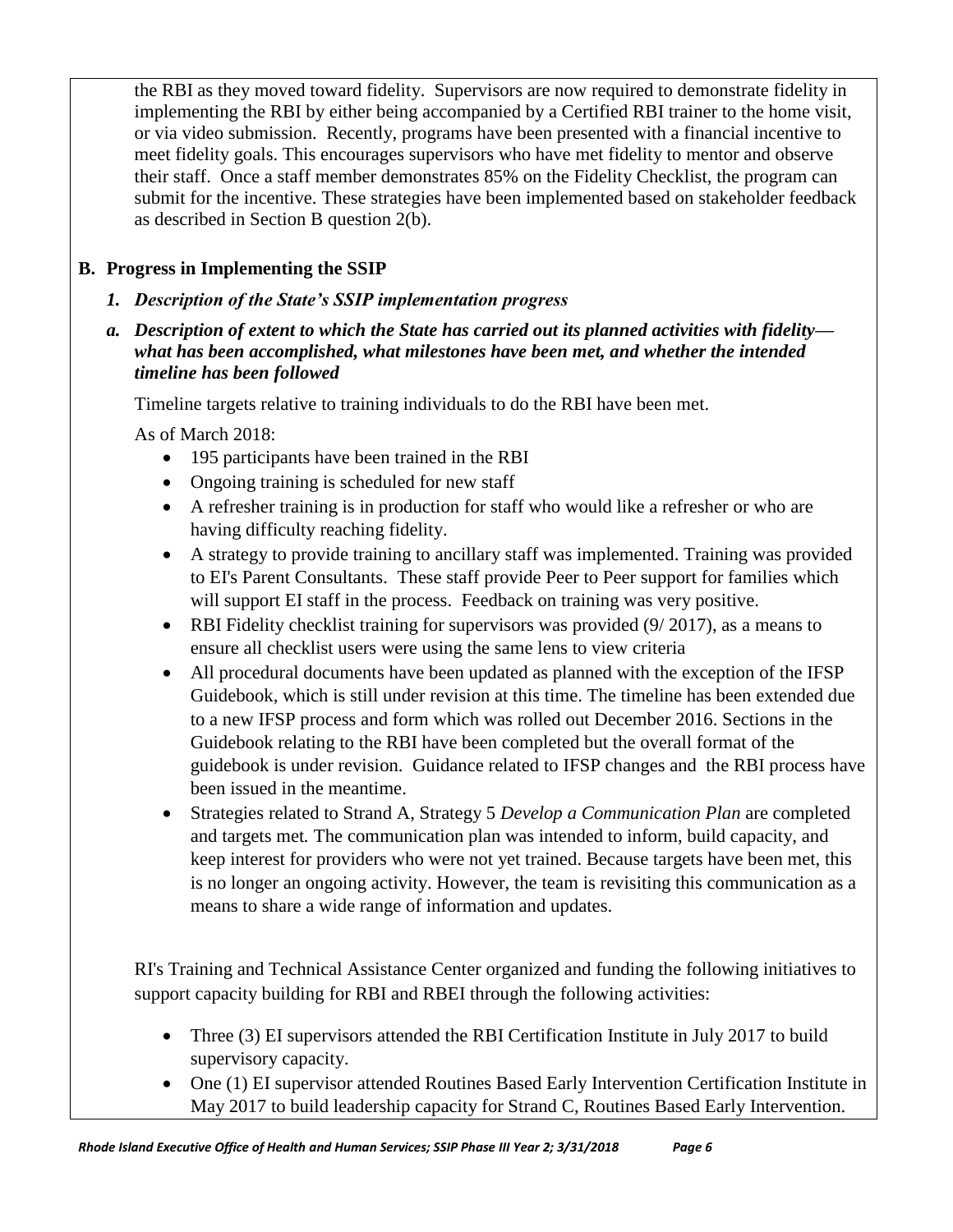- 34 EI staff attended "The Power of Play" by Cari Ebert, SLP, CCC. Participants were highly satisfied with this event (Sept 2017). Due to the positive feedback, a second training by Cari Ebert, "The ABC's of Early Intervention, will be hosted, as a kick off to formally begin Strand C- Routines Based Early Interventions. Incentives will be offered for attendance.
- Feedback from programs about utilizing supervisors to coach staff in the implementation of RBI, indicated that time spent on this activity would take supervisors away from other billable activities. Lost income and time was acknowledged as a barrier. To address this, an RBI incentive program was developed to offset these losses. The lead agency created an incentive based on the average time it would take to support a staff member to reach fidelity. The result was an incentive of \$1200 per person who demonstrates RBI fidelity based on the checklist. Observers must have previously demonstrated fidelity. The incentive began July 1, 2017 and to date, 15 additional staff have reached fidelity. RI has established the goal of 65 staff demonstrating fidelity by June 30, 2018

## *b. Intended outputs that have been accomplished as a result of the implementation activities*

Outputs achieved include:

- An RBI Implementation Plan was implemented
- 195 participants were trained in RBI to date
- 20 staff have been trained to fidelity to date
- 3 RBI Trainings for new staff were conducted with 39 participants
- RBI Training for Ancillary staff (Parent Consultants) was conducted with 12 participants
- RBI Fidelity Checklist training for supervisors was conducted (13 participants)
- RBEI Training was conducted (34 participants)
- National RBI Certification Trainings were provided (3 supervisors)
- National RBEI Certification Training was provided (1 supervisor)

## *2. Stakeholder involvement in SSIP implementation*

## *a. How stakeholders have been informed of the ongoing implementation of the SSIP* Directors and Supervisors:

The Directors and Supervisors are two key stakeholder groups that have been used to provide ongoing feedback regarding implementation of the RBI. Both groups receive regular implementation and progress updates. We have an existing structure of monthly meetings with both groups that include Part C staff and the Comprehensive System of Personnel Development (CSPD) Director. The Interagency Coordinating Council (ICC) Chair is included in the Directors meeting and communications.

These groups have been key sources of obtaining feedback and engaging in problem solving regarding issues that have arisen. Feedback related to barriers in meeting fidelity goals resulted in changes such as eliminating requirements for a video submission of an RBI, and the development of an incentive program for programs to meet fidelity

RBI Trained Staff:

Another key stakeholder group is the staff who completed RBI training. Training and Technical Assistance Providers used a knowledge based, pre- post-test at each training workshop. Based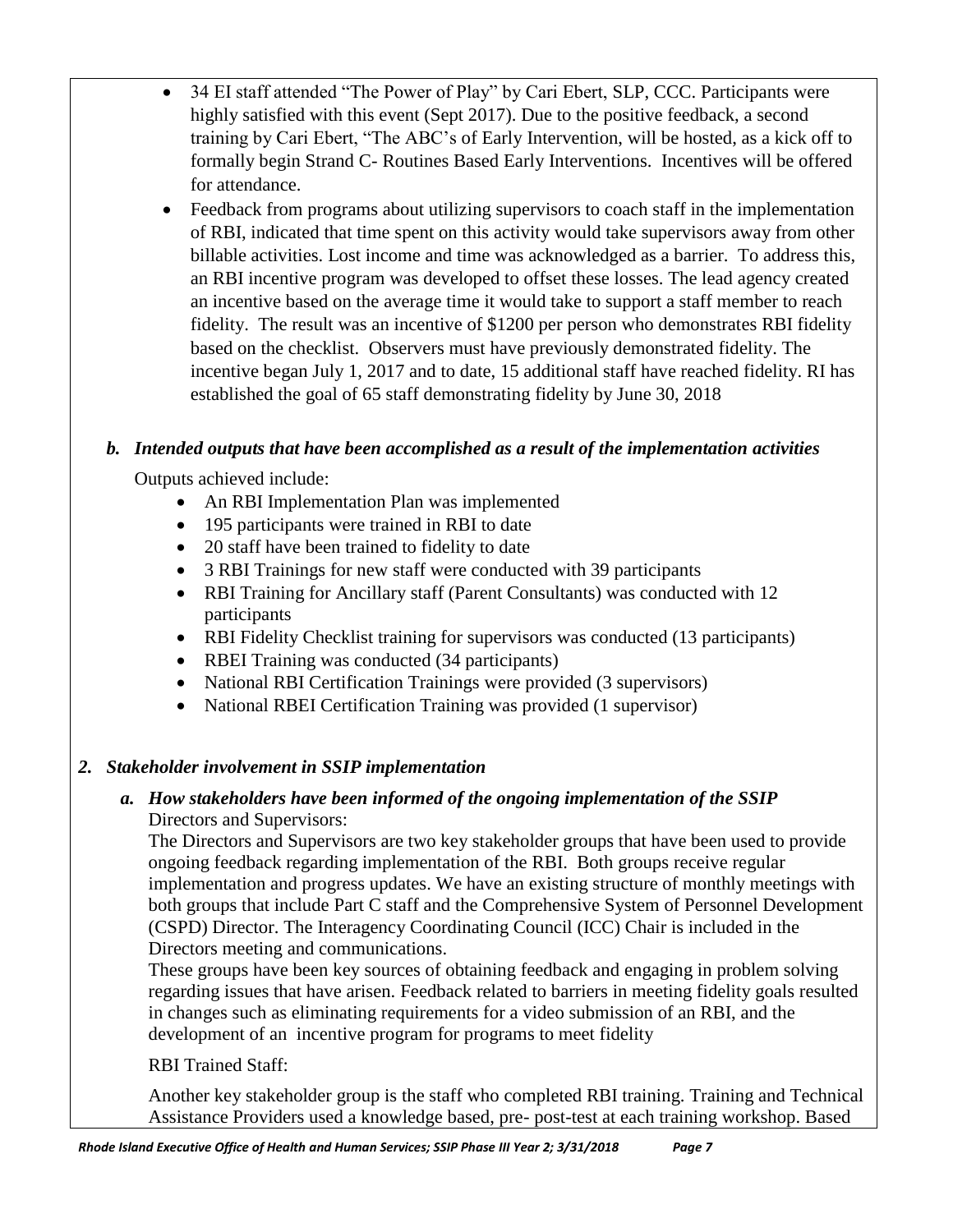on this review, the trainers altered training content to provide clarity in the knowledge area that the pre-post was designed to assess.

Trainers noted that during this past year as compared to previous years, participants enter RBI training with much more knowledge about it. This is most likely due to experienced staff communicating to new staff about the RBI process. Based on this observation, trainers have altered the content and length of time of the session to meet this new trend.

Another way this stakeholder group has been utilized was to provide feedback regarding their ratings in the global child outcomes measurement process. To better understand changes in this year's child outcomes SFY16-17 data, we asked directors to distribute a survey to staff asking if staff were choosing summary statements differently for the three global child outcomes. The responses included feedback that some changes were due to:

- new format of the new IFSP,
- training in child outcomes, and the
- RBI impacting the quality of information on which the rating is based
- b. **How stakeholders have had a voice and been involved in decision-making regarding the ongoing implementation of the SSIP**.

Our planning team has used feedback from trainees and supervisors to resolve issues as they have occurred. Examples include:

- eliminating the submission of a video as a requirement for RBI fidelity,
- offering additional RBI refreshers for staff who feel they need it,
- conducting focused interview with supervisors to find out training needs related to RBI, working with supervisors to create a new fidelity process, and
- solving data entry issues related to the number of RBIs in the system.

This year, feedback from the parent focused interviews, conducted by the University of Rhode Island (URI) graduate students was a significant voice in reviewing on going implementation process and was directly related to RI's Theory of Action.

### **C. Data on Implementation and Outcomes**

### **1. How the State monitored and measured outputs to assess the effectiveness of the implementation plan**

**a. How evaluation measures align with the theory of action**

*The Evaluation Logic Model Template* was used to direct evaluation activities and is directly aligned with our Theory of Action. We have also used *Worksheet 5 Evaluation Questions related to Outcomes* tool which is directly related to short term, intermediate and long-term outcomes.

### **b. Data sources for each key measure**

| <b>Strand A Short Term Outcome</b> | <b>Data Source</b>             |
|------------------------------------|--------------------------------|
| Providers have knowledge of new    | • Focused Monitoring-Annual RI |
| procedures related to implementing | Provider Self -Assessment      |
| the RBI (when to do it, how to     | measured by the number of      |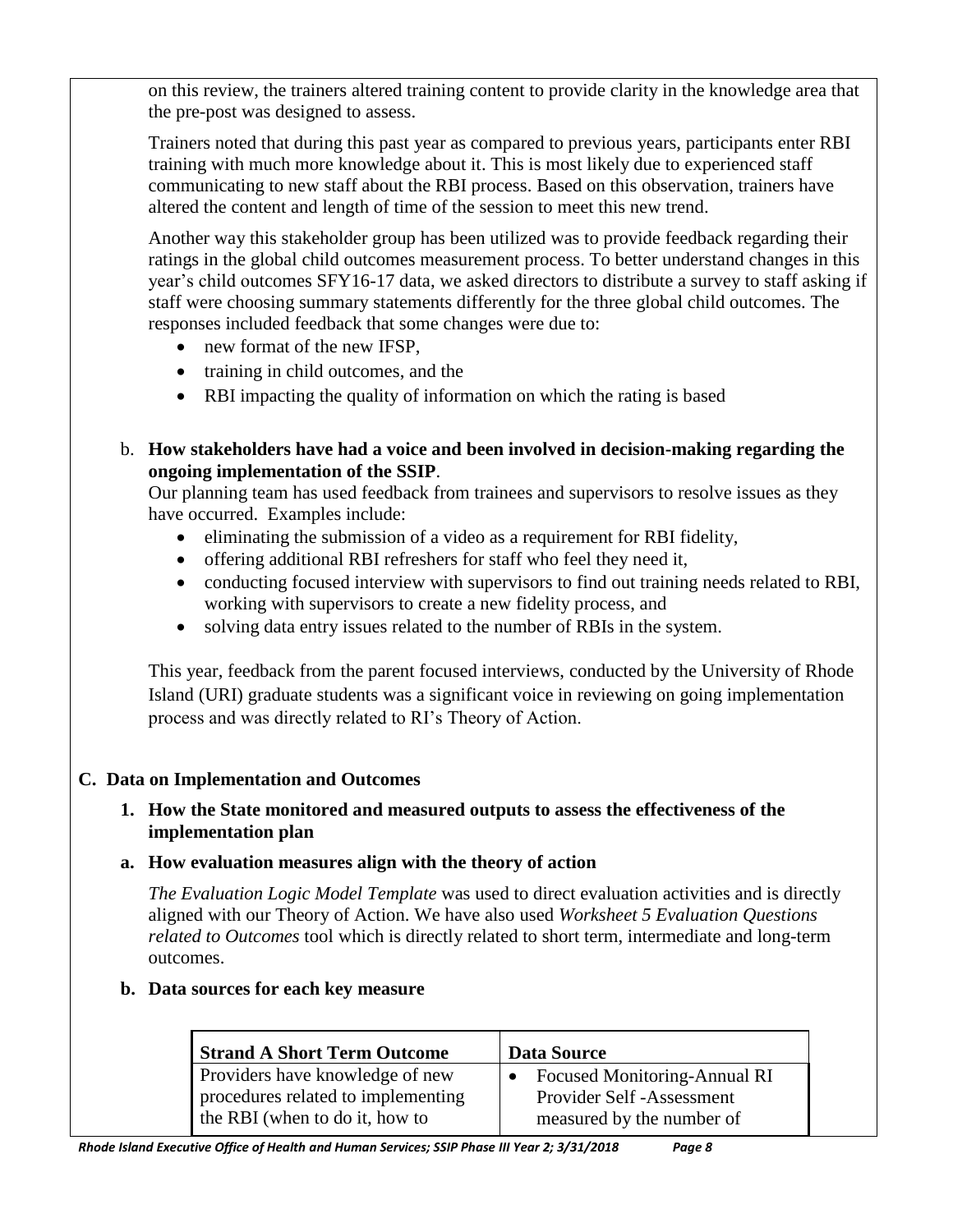| document in the IFSP paper work and<br>what codes to use for billing purposes.<br><b>Strand A Intermediate Outcome</b>                                    |  | compliant records (Completed<br>after eligibility, prior to IFSP<br>development; eco map in file;<br>correct billing code) |  |  |  |
|-----------------------------------------------------------------------------------------------------------------------------------------------------------|--|----------------------------------------------------------------------------------------------------------------------------|--|--|--|
| Providers consistently implement new<br>administrative procedures related to<br>RBI (when to do it; how to document<br>it in the ISP; how to bill for it) |  | As measured by the number of<br>RBIs in the data system                                                                    |  |  |  |

| <b>Strand A Short Term Outcome</b>                                                                                                                                                                               | <b>Data Source</b>                                                                                                                                                                                                                                                                                                                                                                                       |
|------------------------------------------------------------------------------------------------------------------------------------------------------------------------------------------------------------------|----------------------------------------------------------------------------------------------------------------------------------------------------------------------------------------------------------------------------------------------------------------------------------------------------------------------------------------------------------------------------------------------------------|
| Providers know the criteria to self-<br>assess IFSP outcomes.<br><b>Intermediate Outcome</b><br>Providers develop IFSP outcomes with<br>families who have participated in the<br>RBI that meet quality standards | <b>Focused Monitoring-Annual RI</b><br><b>Provider Self -Assessment</b><br>Measured by changes in the % of<br>IFSP outcomes that are family<br>owned, functional, measurable and<br>embedded in a routine<br>Measured by changes in the # of<br>state corrections to the provider's<br>self-assessment of IFSP outcomes<br>that are family owned, functional,<br>measurable and embedded in a<br>routine |

| <b>Strand A Short Term Outcome</b>                                                                               | Data Source                                                                         |
|------------------------------------------------------------------------------------------------------------------|-------------------------------------------------------------------------------------|
| Providers know the criteria to self-<br>assess documentation of service<br>delivery (Services Rendered Forms)    | As measured by General<br><b>Supervision Services Rendered</b><br>Form (SRF) Review |
| <b>Intermediate Outcome</b>                                                                                      |                                                                                     |
| Provider documentation of home visits<br>meet quality standards                                                  |                                                                                     |
| <b>Strand A Short Term Outcome</b><br>Providers and stakeholders are aware<br>of implementation of the RBI in RI | As measured by number of<br>contacts (ICC, Directors,<br>newsletters)               |

| <b>Strand B Short Term Outcome</b> | Data Source |
|------------------------------------|-------------|
|------------------------------------|-------------|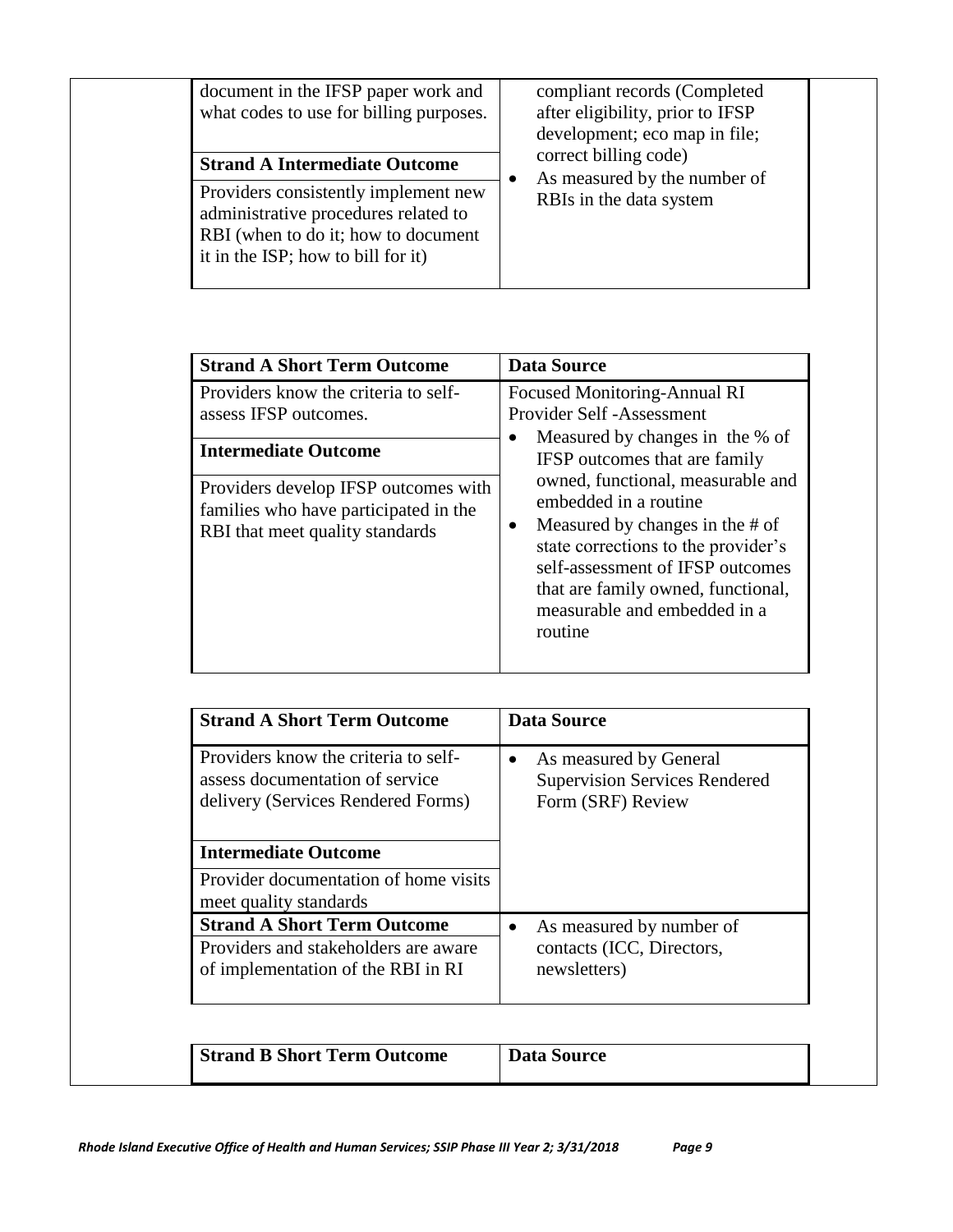| Providers gain knowledge about how<br>to conduct an RBI, how to prioritize<br>family concerns based on the RBI, and<br>how to develop outcomes based on the<br>priorities of the family | As measured by a knowledge<br>survey based on the test questions<br>from the chapter The Routines<br>Based Interview from the book<br><b>Routines Based Early</b><br>Intervention; Supporting Young |  |
|-----------------------------------------------------------------------------------------------------------------------------------------------------------------------------------------|-----------------------------------------------------------------------------------------------------------------------------------------------------------------------------------------------------|--|
| <b>Intermediate Outcome</b>                                                                                                                                                             | Children and Their Families by<br>Robin McWilliam                                                                                                                                                   |  |
| Families have IFSP outcomes that<br>reflect their priorities and meet the<br>needs of their child and family                                                                            | As measured by focused interview<br>with families conducted by URI<br>graduate students regarding parent<br>satisfaction with EI services                                                           |  |

| <b>Outputs</b>                                                                                                                            |                                                                                                                                                                         |
|-------------------------------------------------------------------------------------------------------------------------------------------|-------------------------------------------------------------------------------------------------------------------------------------------------------------------------|
| Implementation plan to scale up<br>$\bullet$<br><b>RBI</b>                                                                                | As measured by a complete<br>$\bullet$<br>training plan with timelines                                                                                                  |
| Numbers of staff trained in RBI                                                                                                           | As measured by training records of<br>$\bullet$<br>the numbers of participants trained<br>in the RBI compared to<br>implementation plan targets                         |
| Number of training materials                                                                                                              | As measured by documents posted<br>$\bullet$<br>on the Sherlock Center on<br>Disabilities at RI College, RI's EI<br><b>Technical Assistance and Training</b><br>website |
| Number and types of<br>$\bullet$<br>communication                                                                                         | As measured by actual contacts:<br>$\bullet$<br>via Newsletters and Presentations<br>to community partners including<br>the ICC                                         |
| Other                                                                                                                                     |                                                                                                                                                                         |
| <b>Entry Ratings Outcome 1</b><br>Children whose families have had<br>an RBI<br>Children whose families have not<br>had an RBI            | As measured by child outcomes<br>data used for federally reporting<br><b>Child Outcomes</b>                                                                             |
| Progress Summary Statement 1<br>Children who have had an RBI<br>Children who have not had an RBI                                          | <b>Child Outcomes Measurement</b><br>process; Data System                                                                                                               |
| The number of IFSP Outcomes<br>$\bullet$<br>Children whose family has had an<br><b>RBI</b><br>Children whose family has not had<br>an RBI | Annual Self-Assessment as part of<br>$\bullet$<br><b>General Supervision</b>                                                                                            |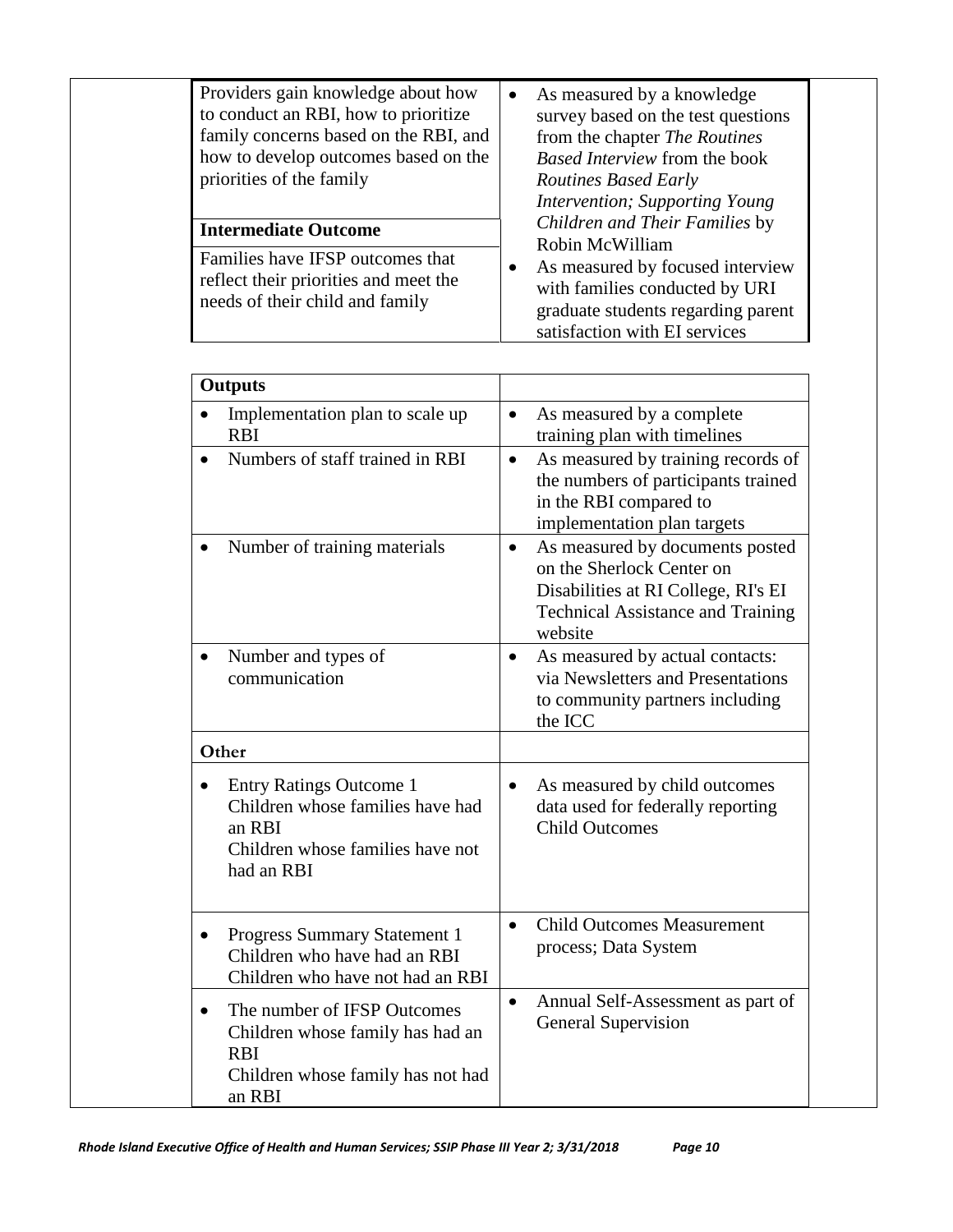## **c. Description of baseline data for key measures**

Baseline data from SFY 13-14, and SFY14-15, SFY15-16 data regarding the percentage of IFSPs in which the Outcomes are compliant with being family owned, functional, measurable, and embedded in a routine was compared to this year's SFY16-17 data. The baseline data were collected during the annual provider Self-Assessment process as part of the General Supervision process. Each provider rated their own compliance on 2 initial outcomes of all records selected by the state for the review (10% of all new enrollment January 1 to June 30 of the review period) and were verified by focused monitoring.

Baseline data from SFY 14-15 and data from SFY 15-16 regarding the number of corrections to the provider's self-assessment made by the state during focused monitoring of outcomes that the provider assessed to be compliant with being family owned, functional, measurable, and embedded in a routine was compared to SFY16-17 data. The data were collected in the same way as above.

Baseline data from SFY 14-15 and SFY 15-16 data regarding the number of IFSP outcomes was compared to SFY16-17 The baseline data were collected in the same way as above.

Baseline data from SFY 13-14 and SFY 14-15 regarding documentation of home visits was not reported on last year because SFY15-16 data was not completed at writing of last year's report. The data this year includes SFY13-14 and SFY 14-15 compared to SFY15-16 data. The data includes the percentage of Services Rendered Forms that document the parent's participation in the visit, intervention occurring in routines and the plan for follow up between visits according to a rating rubric.

## **d. Data collection procedures and associated timelines.**

Annual Program Monitoring

Data is collected from the annual program monitoring, self-assessment. This process is as follows:

- self-assessment forms are given to EI providers in late August,
- EI providers review records, randomly assigned by the lead agency and complete the selfassessment,
- the Lead Agency and Technical Assistance staff conduct on site verification of 25% of each program's records reviewed as part of the self-assessment (Sept/October and November)
- Data are collected, analyzed and reports are prepared in November/December

## RBI Training

Data is collected on the number of training workshops, number of participants, number demonstrating fidelity as measured by the fidelity checklist (completed and submitted by supervisors) Data is collected and reviewed in an on-going process.

Pre- post testing of training workshop participants. Pre - post test scores are reviewed for trends and the results for individual questions are reviewed to inform areas for improvement to training content.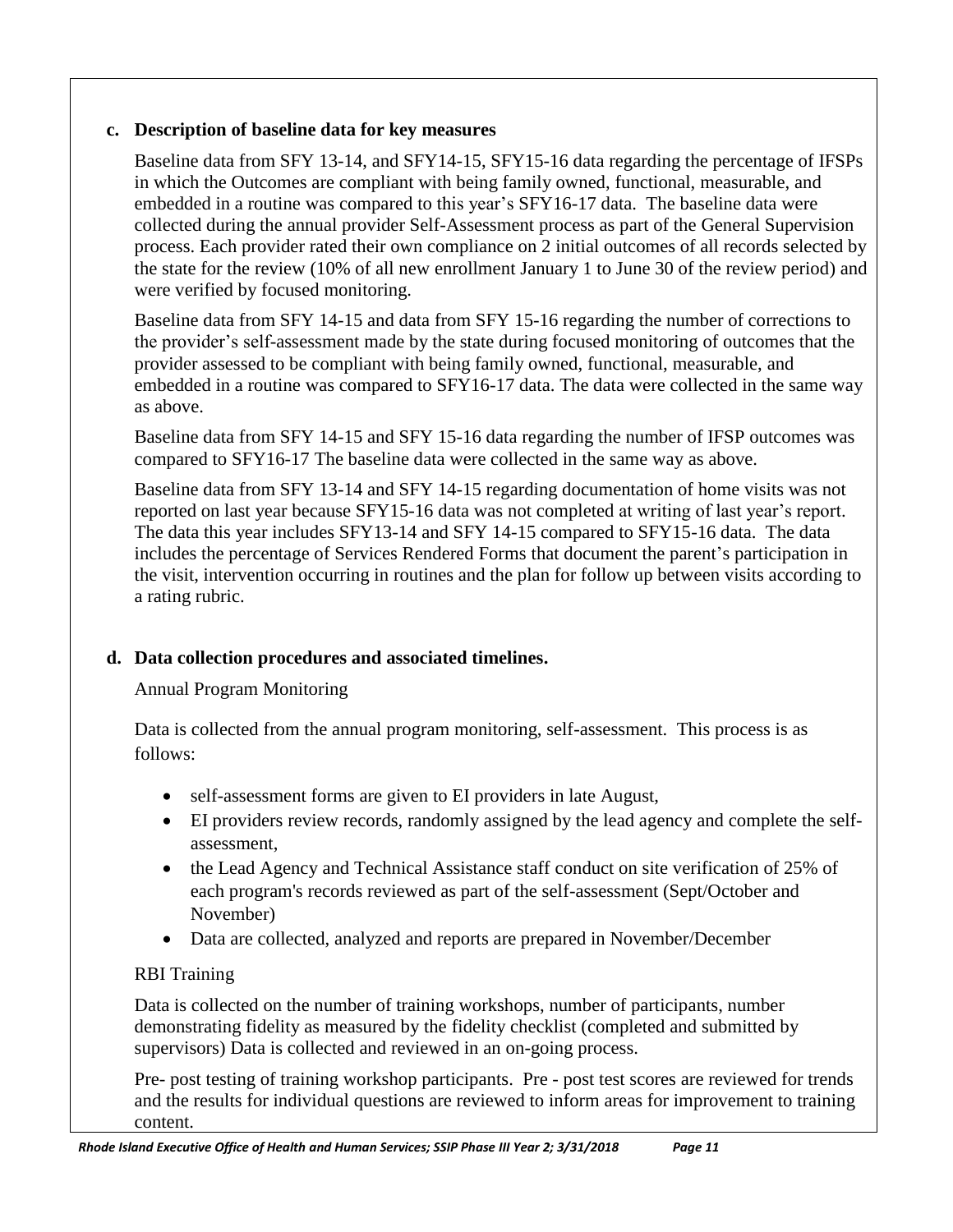#### Services Rendered Forms (SRF)

.

A large sample of Services Rendered Forms (SRFs)were randomly requested form each program, by the lead agency (February 2016). The SRFs were copied by the programs and submitted to the lead agency (August 2016). Each SRF was reviewed using an established rubric developed and by two members of the state SSIP Leadership Team consisting of one (1) state Quality Assurance staff and one (1) technical assistance staff. Each reviewer did an individual review using the rubric and assigning a rating on a scale of 0-3. Rubric criteria include: the parent's participation in the visit, interventions based in routines and the follow up plan for between visits. Reviewers compared their independent ratings. When ratings were different, the SRF was reviewed again by both reviewers, who would then discuss the SRF and agree upon a rating. The review began November 2016 and finished in August 2017.

#### Focused Parental Interviews

With the parent's consent, Karen McCurdy, PhD at University of Rhode Island, was provided with child and family names, contact information and RBI status. This study used prepared questions taken from 5 previously validated tools. Random sampling of eligible families was chosen from two groups: families with an RBI (RBI  $= 28$ ) compared to families without an RBI (No RBI =34). Participation criterion included: 1) intake occurred at least 6 months previously; 2) parents over 18; and 3) families spoke English. Limited resources were available for the study and bilingual interviewers were not available. If it is decided to conduct these interviews on a periodic basis, interpreters will be provided so we may include non-English speaking families.

Data was collected through 20 min. telephone interviews with parents. First interview was February of 2017; last interview was conducted in November 2017.

### Routines Based Interview (RBI).

Data for RBIs in the system was reviewed ongoing and summarized annually

#### Child Outcomes Data

Data for Entry Ratings of Outcome 1 were collected in the data base. Entry Outcomes are collected for all new children in the IFSP process.

### **e. [If applicable] Sampling procedures**

Please See Focused Parental Interviews (above) regarding how parents were selected for the interview. Please see Annual Program Monitoring (above) regarding how a percentage of records are selected for verification even though data are reported for all.

### **f. [If appropriate] Planned data comparisons**

Data for children whose family had an RBI was compared with children whose family did not. The data were collected for as a part of our general supervision from provider self-assessment data. The number of initial IFSP outcomes was collected in SFY14-15 and SFY 15-16. SFY15- 16 was the first year data on the number of outcomes for children who had an RBI was included.

Providers were asked to report the number of initial outcomes on the child's IFSP. In SFY16-17 results indicated, as they did last year, that there was a greater number of outcomes written for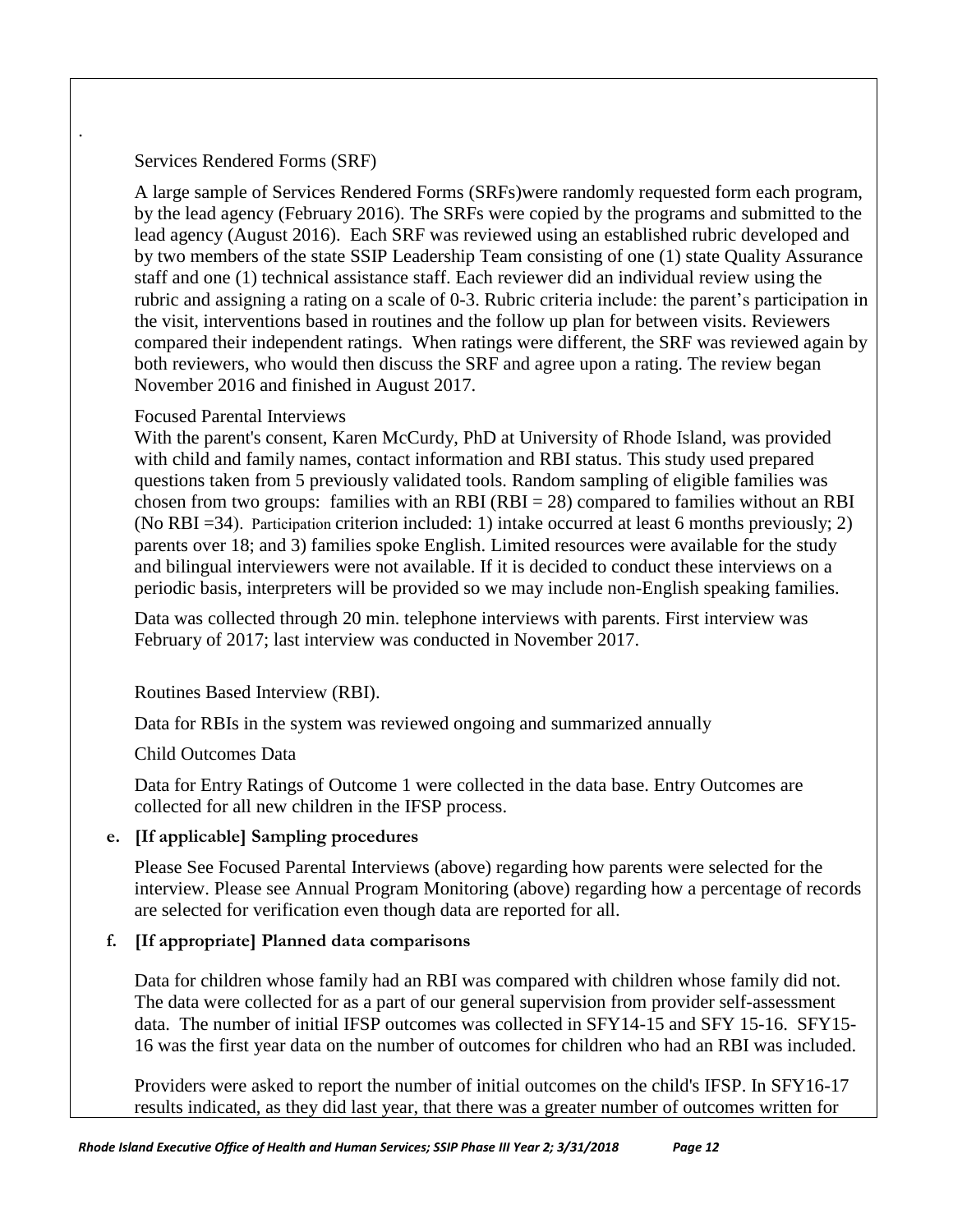families who had an RBI. Other validated studies also report an increase in the number of IFSP outcomes included in the initial IFSP (McWilliam, Casey, & Sims, in 2009).

Results indicated:

- IFSP Outcomes for children/families with an RBI averaged 4.39
- IFSP Outcomes for children/families without RBI averaged 2.88

Using data on the number of outcomes reported at each Early Intervention site for the following years (SFY 14-15, SFY15-16, SFY16-17), Karen McCurdy, Ph.D. conducted three paired samples t-tests to see if the mean number of outcomes at each site had changed over time. An average of 0.8 more outcomes were reported in 15-16, as compared to 14-15,  $(p=.040)$ , 1.6 more outcomes reported in 16-17 as compared to 15-16 ( $p=.004$ ), and 2.4 more outcomes in 16-17 as compared to  $14-15$  (p=.002). All the changes were determined significant.

Data has also been collected which compares entry ratings for Child Outcome 1 Positive Social Emotional Skills for children whose family had an RBI and for children whose family have not had an RBI. These data are collected from the data system as part of the global child outcomes measurement system and is required for new enrollment. The data can be disaggregated for children who have had an RBI. Looking at Entry Outcomes is important to help gauge progress towards the SIMR. Presently, there is not a large enough sample of children with an RBI to determine if progress is being made towards our SIMR. This data will emerge over time as RI begins to collect discharge data, which for some children may be three years. RI's SIMR will measure the progress of children whose family had an RBI.

The RBI was selected because we believe this semi structured interview will address a "blind spot" in identifying social emotional needs which was suggested by our data analysis in Phase I by providing rich information early in the IFSP process. As we wait for the exit ratings for children who have had an RBI, the lead agency has begun to analyze entry ratings. The Leadership Team hypothesized that staff will assign fewer age expected entry ratings in Outcome 1 for children whose parents participated in the RBI and also that the RBI will support better identification of functional and developmental needs leading to lower, albeit more accurate, ratings across all Outcome areas.

The results of the comparison to date show significantly less children rated at age expected.

• Children without an RBI 16.24% rated 7 as compared to children with an RBI 13.49%.) We also expected to see more children whose parents participated in an RBI, rated 5 or 4 because the interview process helped the IFSP team, which includes the family, to more clearly identify areas of need. These 2 categories also show an increase.

- Children without an RBI 29.16 % rated 5 as compared to children with an RBI 30.69 %
- Children without an RBI 20.81% rated 4 as compared to children with an RBI 21.65 %

We are encouraged that the data is correlating to our expectations. To test the significance of this data, our colleagues at URI will be measuring any statistical significance of the change.

**g.** Data analyses which allow for assessment **How data management and data analysis procedures allow for assessment of progress toward achieving intended improvements.** 

Progress related to IFSP outcomes (the number of IFSP Outcomes; the number of changes to selfassessments by the state; the % of outcomes that are compliant with being family owned, functional, measurable and embedded in a routine ) is measured through provider selfassessments as part of the general supervision process. Data management procedures regarding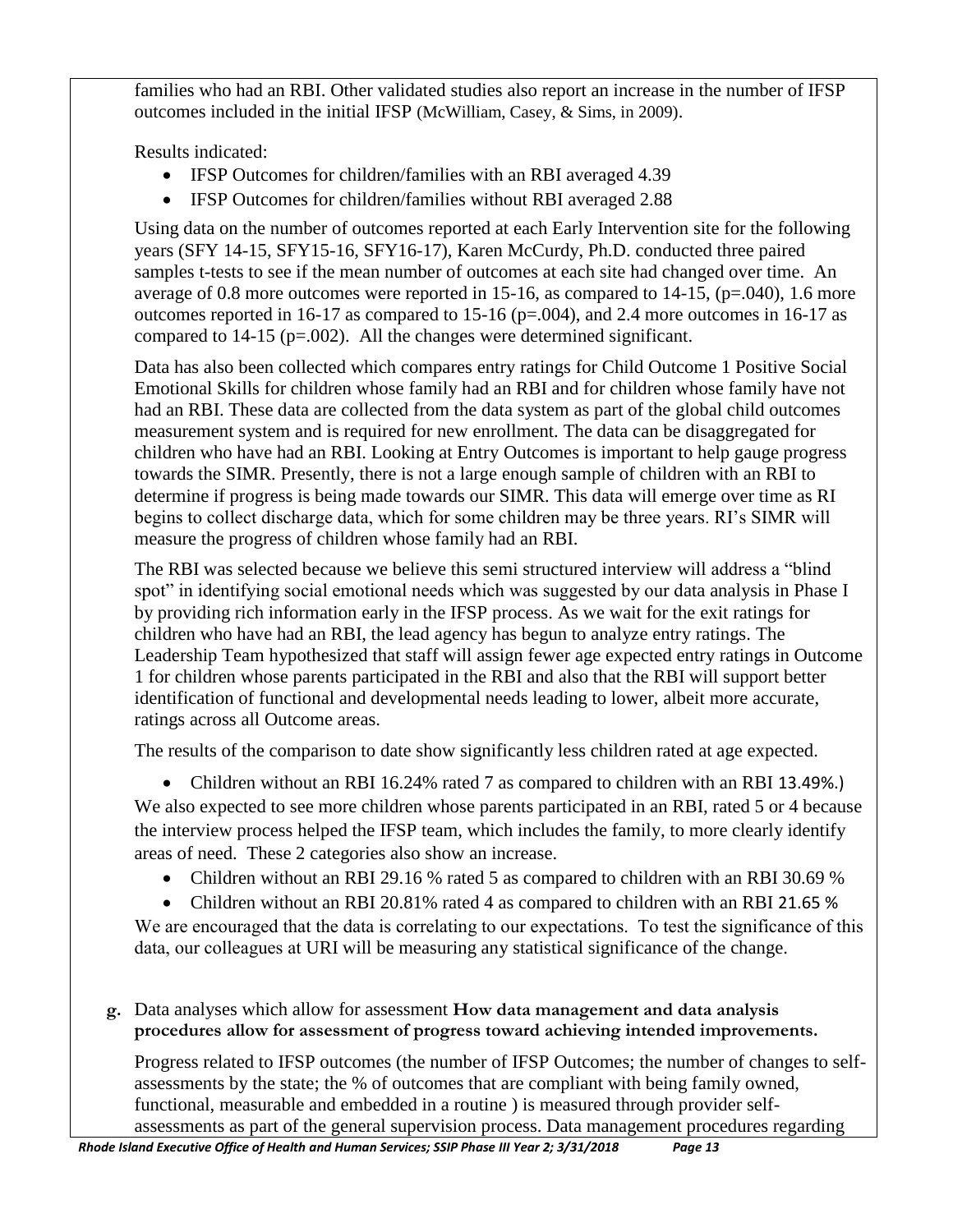the self-assessment process includes a review by the state's data manager of the completed provider self-assessment to check to see the data has been entered as it should be on the spreadsheet. The state, through a record review, verifies the accuracy of 25% of the records identified on the self-assessment to be sure the self-assessment is correct. At the record review, any data found non-compliant in the self-assessment is changed by the state. In the case where there are large numbers of changes indicating the provider misunderstood the criteria for compliance, the self-assessment would be re-conducted by the provider and another site visit to verify data would be scheduled. The criteria for compliance are included on the form issued to the provider and in addition the state has issued technical assistance documents (Steps *to Building an IFSP Child Outcome; IFSP Outcomes Family Owned, Functional, Measurable and Embedded in a Routine, Developing Better Child and Family Outcomes) to* help create and identify compliant IFSP outcomes. These data were submitted for statistical analysis through URI and the change was determined to be statistically significant last year. This year's data SFY 16-17 showed no improvement in all four categories in comparison to SFY15-16. The data has been submitted to URI for further analysis.

Progress related to the Child Outcome Summary Entry Outcomes is measured through the state's Child Outcomes Measurement system. Data management procedures include tools within the data system to track missing child outcomes, site based technical assistance (TA) around data patterns which appear questionable (i.e. exit ratings of age appropriate yet eligible for Part B) data, and clear policies and procedures regarding child outcomes data which include quality assurance plans regarding child outcomes. Ten new modules related the child outcomes measurement process have been released as part of an aligned system with Part B which provides statewide professional development for all staff to promote quality entry and exit ratings.

Data analyses which allow for assessment of progress toward intended improvements include the utilization of RI's higher education stakeholder-University of Rhode Island and the graduate students in the Program Policy and Program Evaluation course as independent reviewers of the data. This year's study looking at parent satisfaction of parents who have had an RBI and parents who have not is an excellent example of how data analysis procedures are used to determine progress toward intended improvements. The fact that there is a statistical difference in parent satisfaction if they had an RBI is extremely important. If there was no difference this would be a cause to rethink the theory of action as well as the strategies chosen for improvement. This was highly valuable information which shows we are making progress towards meeting our SIMR.

- 2. **How the State has demonstrated progress and made modifications to the SSIP as necessary**
- **a. How the State has reviewed key data that provide evidence regarding progress toward achieving intended improvements to infrastructure and the SiMR**

The state has reviewed data and used it as a way to achieve intended improvements to infrastructure. Infrastructure improvements included the creation of an implementation plan, updating policies and procedures and incorporating SSIP evaluation activities as a part of general supervision and developing a commutation plan. Intended infrastructure improvements have been completed.

**b. Evidence of change to baseline data for key measures**

RI has seen a measurable improvement in the quality of IFSP outcomes. Although this year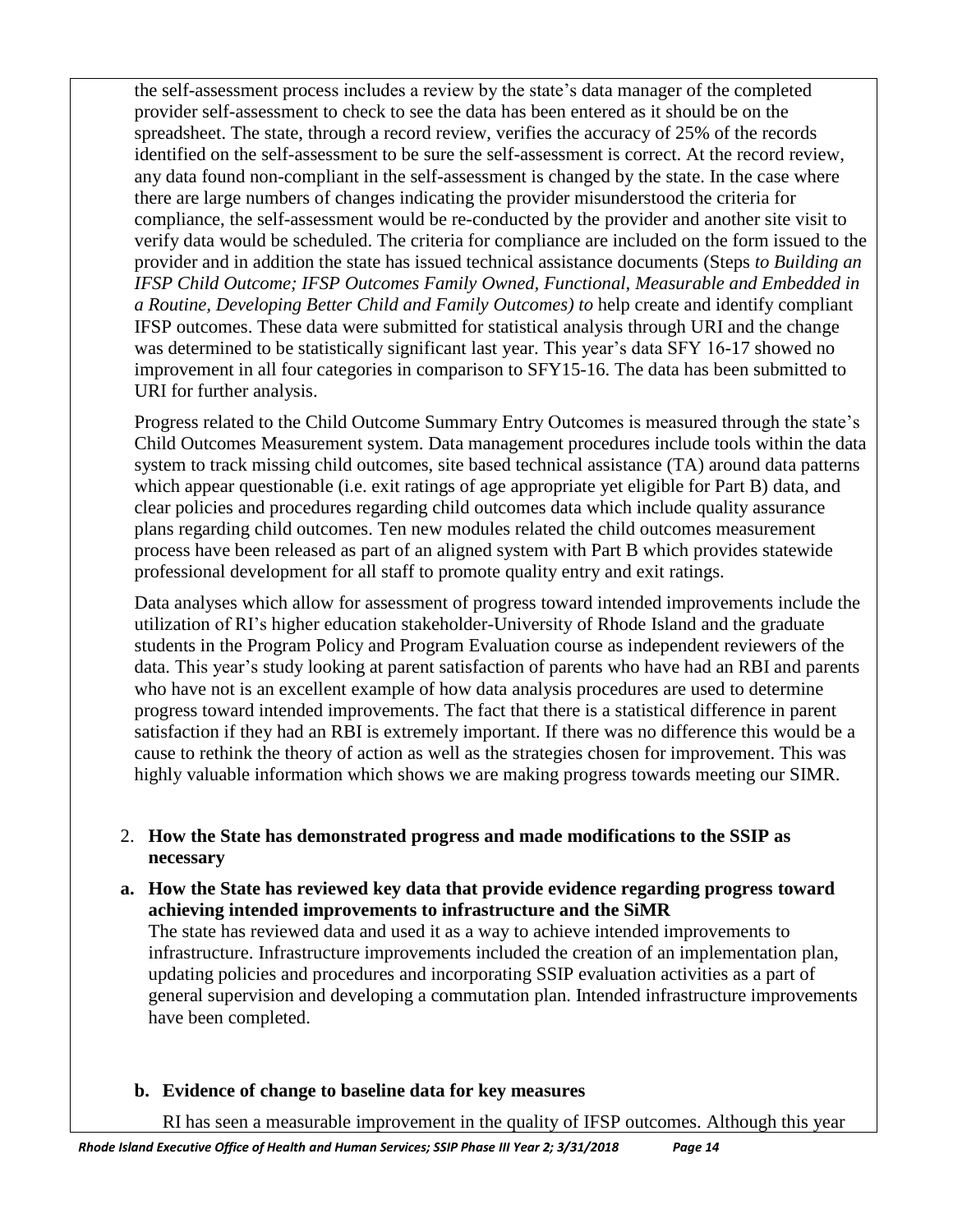shows no change in comparison to last year, SFY 16-17 is still significantly higher than SFY 13-14 and SFY 14-15.

RI has also seen positive change related to baseline data in the documentation of family visits. The following indicators were measured based rubric created several years ago: Parent participation in the visit, interventions occurring in a routine, and the follow up plan for between visits. Additional improvement in this measure is expected but the initial data shows improvement across all areas. For example,

- The baseline data for parent participation in the visit showed extremely low % of parent participation in the visit -only **15%** of Services Rendered Forms in SFY13- 14 were rated 2 – i.e. "*Parent involved in some of the visit; Evidence parent was present and participating*." In SFY15-16 data show **31%** rated 2-double the amount.
- The baseline data for interventions within daily routines showed low % of interventions within routines- only **12%** of Services Rendered Forms in SFY13-14 were rated 2 –i.e. "*Some evidence of use of child's /family materials; the visit is based somewhat on the child or parents interest or outcomes*; *during a routine or could become a routine*. In SFY15-16, data show **26%** rated 2-double the amount.
- The baseline data for a follow-up plan for between visits showed extremely low % -only **18%** of Services Rendered Forms in SFY13-14 were rated 2 –i.e. "*Plan with an example; Fairly specific*". In SFY15-16, data show **30%** rated 2.

#### **c. How data support changes that have been made to implementation and improvement strategies**

In the Services Rendered Form review of the SFY 13-14 data revealed that written documentation did not reflect the Early Intervention service delivery model.

.

**83%** of the Services Rendered Forms were rated a 0 or 1 for parent participation*. -i.e. None or minimal parent participation*.

**85%** of the Services Rendered Forms were rated a 0 or 1 for interventions occurring within routines, -i.e. "*Evidence that materials are brought and taken away. Evidence of EI as a "session" not tied to typical activities or activities that are not age appropriate. An activity loosely linked to outcomes; might be generalized to daily routine"*.

**64%** of the Services Rendered Forms were rated a 0 or 1 for follow-up plan between visitsi.e. "*No plan or plan very general* "

After examining the SFY 13-14 data, infrastructure changes were made including modifying the Services Rendered Form to better reflect the EI service delivery model. Prompts were added such as: *"Describe interaction between provider and parent/caregiver and child"* and *"Include observations, modeling, coaching and discussion highlights."*

An in-depth report was prepared for each provider based on the review of their sample and each provider was encouraged to develop and implement a quality assurance plan to improve the writing captured on the Services Rendered Forms. Technical assistance was provided to train on the new form. In SFY 2014-15, the review was conducted again, and despite efforts, the data was not substantially different. The data suggested a different approach was needed and in response individual site visits were conducted with management and supervisors of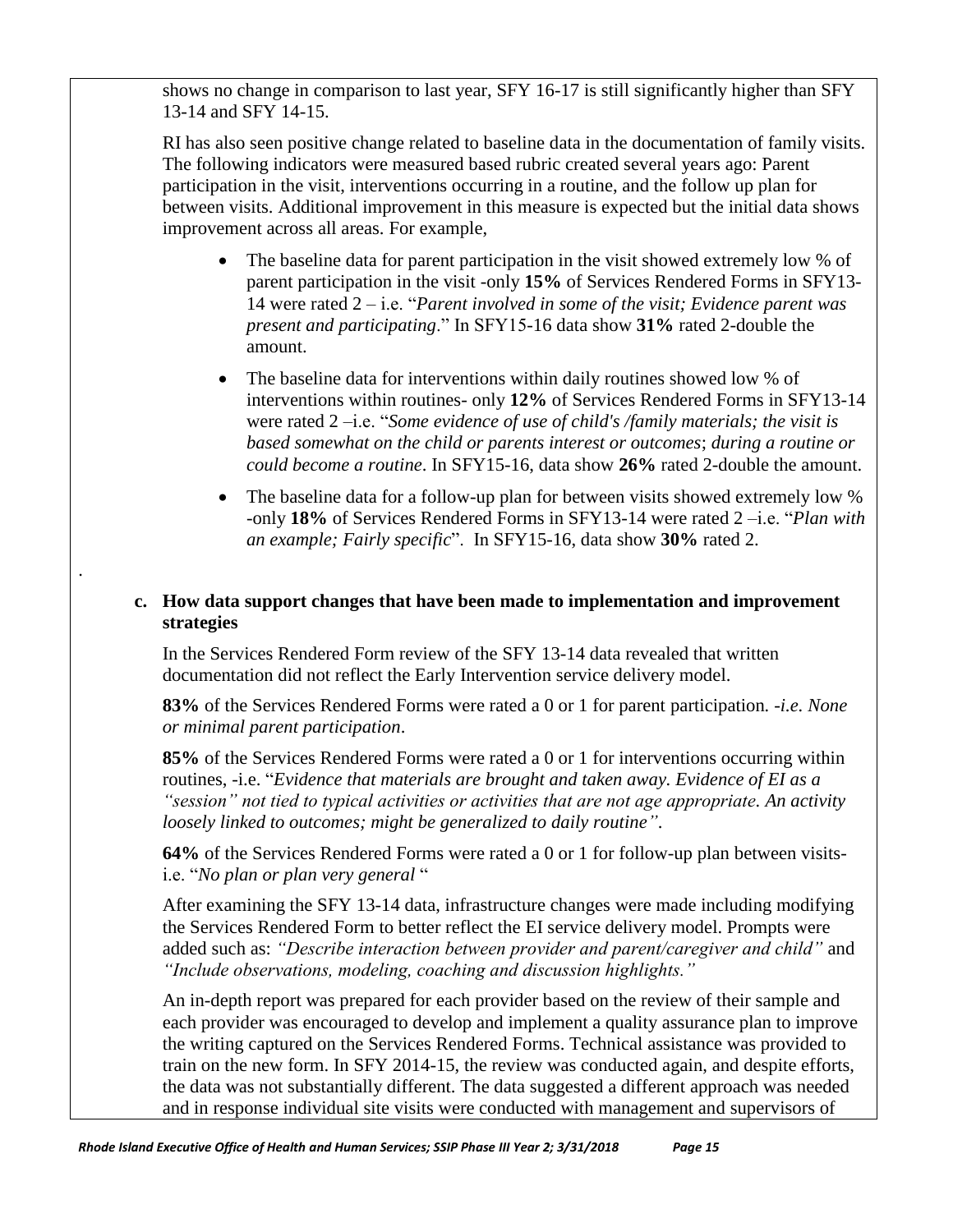each EI program to review the in-depth report and provide individual technical assistance at the program level. The SRF review was included as part of the annual General Supervision process and each program was required to complete a Program Improvement Plan related to SRF documentation.

Professional development was provided in the Routines Based Interview, as well as writing participation based outcomes that are family owned, functional, measurable and embedded in a routine. The data for SFY 15-16 was much improved, but not to expectations. In response to this slow improvement, a new strategy was developed based on these data. This year, individual meetings with management at all sites were conducted and a Program Improvement Plan was required, but improvements were expected within a shorter timeline. A plan was developed for improvement within 45-days that consisted of strategies that would result in the elimination of ratings of 0s or 1s. Evidenced was required by submitting a sample Services Rendered Forms that show no 0's or 1's. Follow-up sessions were conducted with the providers who had made smaller progress after 45 days to provide focused technical assistance based on samples submitted as part of their Program Improvement Plan. Data from follow up reviews of evidence submitted indicates that the data collected in the coming year will likely be significantly improved. In addition, professional development related to routines based interventions and coaching will be provided. By collecting this data, a transformation in the Services Rendered Forms from child-focused observations unrelated to our service delivery model, to adult-focused interventions that describe coaching, modeling and parent practice has occurred. The belief is that this is reflected not only in documentation, but in practice as well. Supporting data from this year's parent survey shows comments by parents which indicate this change is being implemented in practice. Parents are now using language within their comments that reflect the current service delivery model of coaching. Comments are trending from using language such as, "My provider has helped my child" to "My provider has helped me to…" These comments will be submitted to URI to study this change as it correlates to SSIP implementation strategies.

### **d. How data are informing next steps in the SSIP implementation**

Data are being used to find barriers to the success of RI's SSIP. For example, the data regarding fidelity was used immediately to start the process of finding out what was in the way of achieving fidelity as planned. The data are being used to determine professional development needs of supervisors and trainees, as previously described and informing any changes needed within the plan to ensure goals are met.

### e. **How data support planned modifications to intended outcomes (including the SIMR) rationale or justification for the changes or how data support that the SSIP is on the right path.**

We feel the following data shows RI is on the right path:

| We have successfully met our goals for training |                                  |
|-------------------------------------------------|----------------------------------|
| The number of participants<br>planned: 160      | Actual: 195 participants to date |
|                                                 |                                  |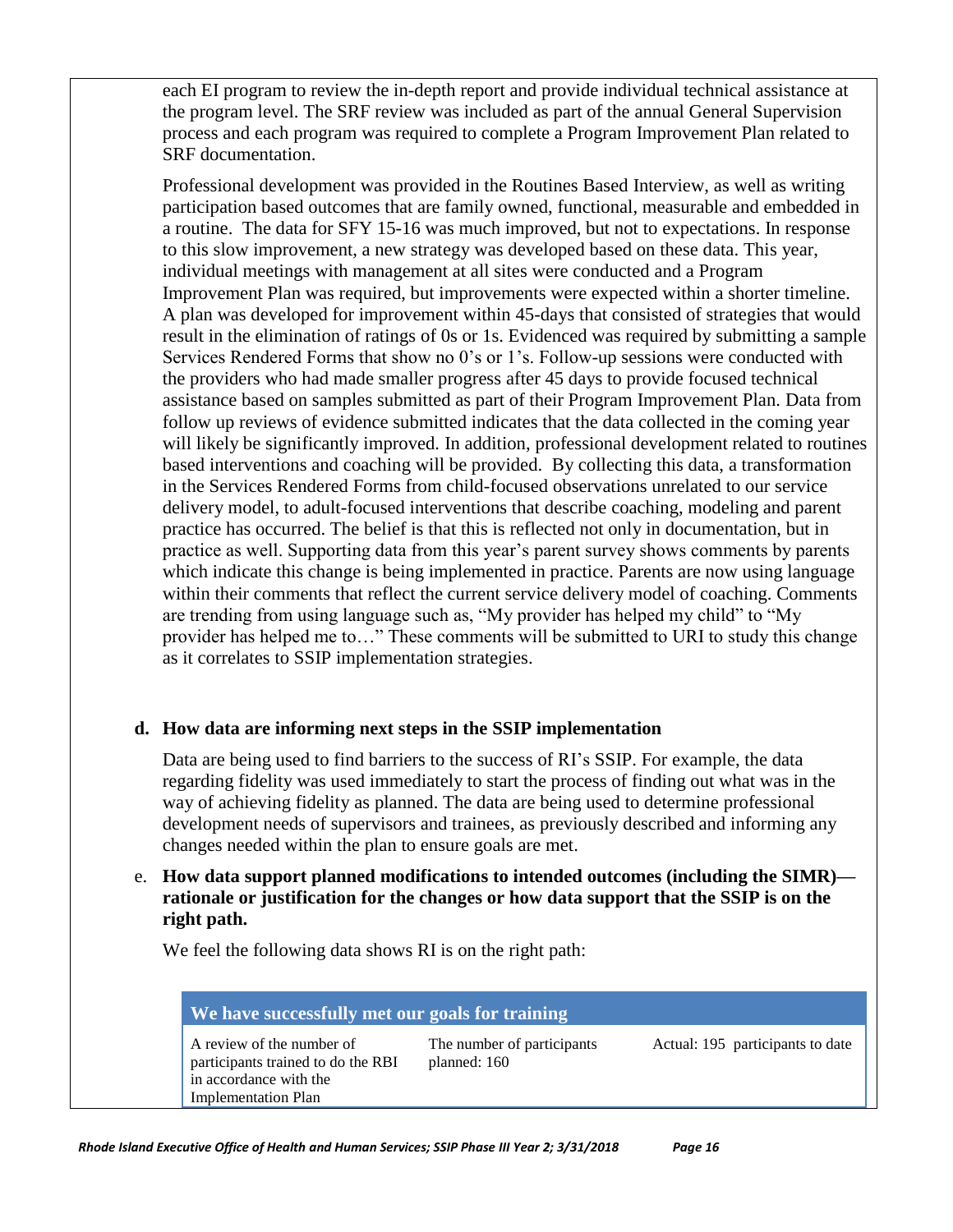#### **Training in the RBI has been effective.**

Participants in the RBI training gained knowledge regarding how to do the RBI, how to prioritize family concerns, and how to develop outcomes based on the family's priorities and concerns.

| A review of the pre and post-tests<br>of 39 individuals trained to<br>conduct RBI since last report<br>April 5, $2017 - 12$ attendees<br>June 7, 2017 – 17 attendees,<br>October 10, $2017 - 10$ attendees. | Overall 38 out of 39 attendees<br>improved on their test scores | Considerable decrease in<br>incorrect responses when<br>comparing pre/post test data                                      |
|-------------------------------------------------------------------------------------------------------------------------------------------------------------------------------------------------------------|-----------------------------------------------------------------|---------------------------------------------------------------------------------------------------------------------------|
|                                                                                                                                                                                                             |                                                                 | April 2017- Average 3.79 wrong<br>pretest to 0.76 wrong post                                                              |
|                                                                                                                                                                                                             |                                                                 | June -2017 Average 3.71 wrong<br>pretest to 1.86 wrong post<br>October-2017Average 4.2<br>wrong pretest to 1.3 wrong post |

#### **Providers are developing more outcomes for children whose families have had an RBI consistent with expectations**. **This data has been analyzed as statistically significant**

A review of SFY 2016-17 Annual Provider Self-assessment data regarding the number of IFSP **Outcomes** 

Average number of IFSP Outcomes of families without/RBI

Average number of IFSP outcomes with an RBI

SFY 16-17 **2.88** IFSP outcomes on the initial IFSP

SFY2016-17 **4.39** IFSP outcomes on the initial IFSP

#### **The quality of IFSP outcomes has improved over baseline data.**

| A review of SFY 2015-16 Annual  | % of Outcomes         | <b>SFY</b><br>$13 - 14$ | <b>SFY</b><br>$14 - 15$ | <b>SFY</b><br>$15-16$ | <b>SFY</b><br>16-17 |
|---------------------------------|-----------------------|-------------------------|-------------------------|-----------------------|---------------------|
| Provider Self-assessment data   | <b>Family Owned</b>   | 91.60                   | 90.53                   | 95.52                 | 91.79%              |
| regarding IFSP Outcomes (Family | Functional            | 81.23                   | 87.99                   | 92.69                 | 86.95%              |
| owned, functional, measureable, | Measureable           | 67.13                   | 64.89                   | 83.96                 | 81.05%              |
| embedded in a routine)          | Embedded in a Routine | No data                 | 67.32                   | 87.62                 | 81.47%              |

**Entry Ratings on Child Outcome Summary Forms show a difference in ratings of children whose families had a RBI and from those who did not have an RBI.**

Data shows lower entry ratings of 7 and higher ratings of 4 and 5 on Child Outcomes Summary Forms for children whose family had an RBI in Outcome 1 than children whose family have not had an RBI. This supports the hypotheses developed in Phase Ithe RBI would help Providers better children's functioning in social emotional development. **2016-17 2016-17 Summary**

| Summary | 2016-17            | 2016-17         |
|---------|--------------------|-----------------|
|         | <b>Without RBI</b> | <b>With RBI</b> |
|         |                    |                 |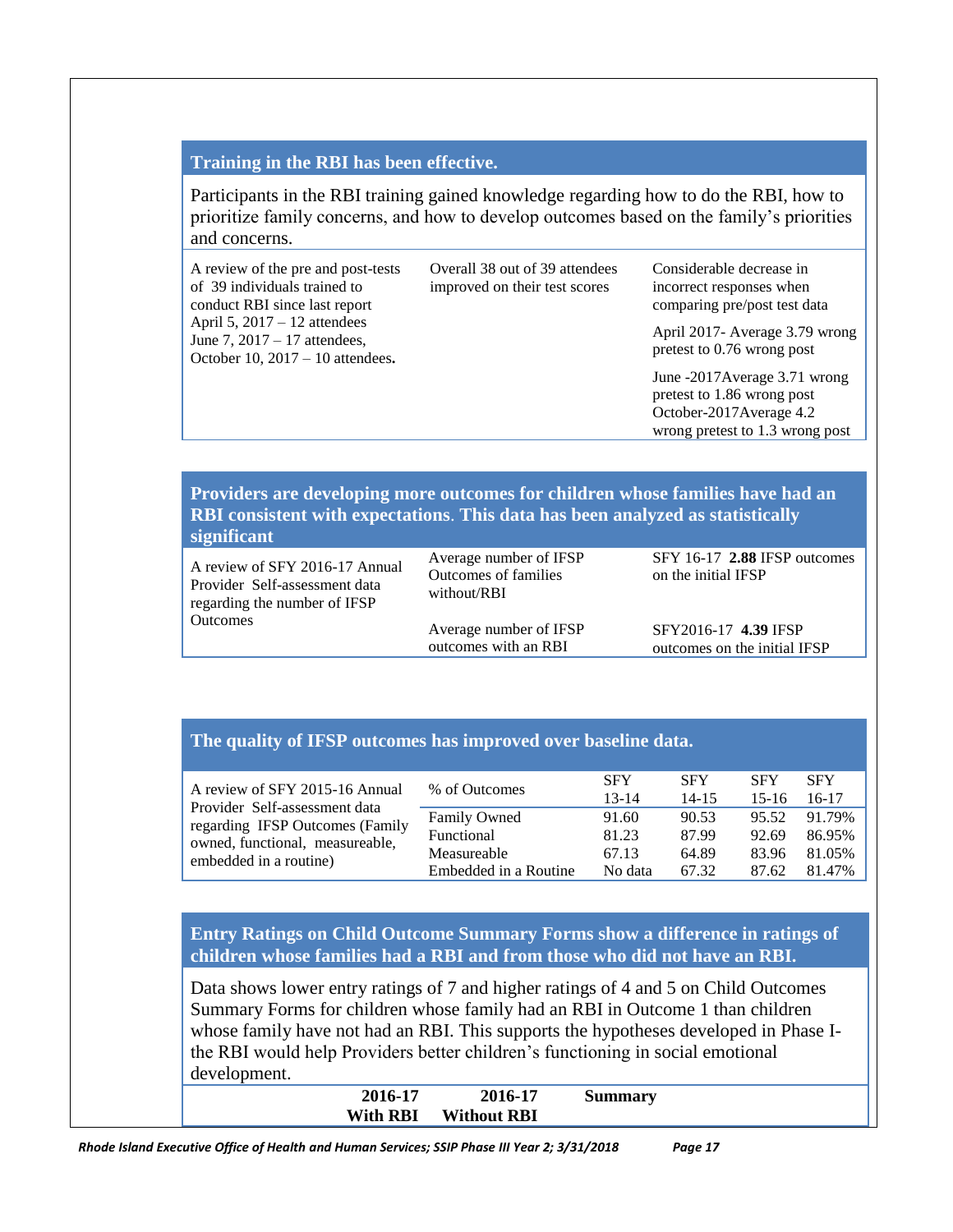| <b>COSF</b><br>Rating 1-7 | <b>Number</b><br>of<br><b>Children</b><br>at each<br><b>Rating</b> | Percent<br><b>Rated</b><br>at each<br>Rating | <b>Number</b><br>of<br><b>Children</b><br>at each<br><b>Rating</b> | Percent<br><b>Rated</b><br>at each<br>Rating | <b>Diff</b> |                |
|---------------------------|--------------------------------------------------------------------|----------------------------------------------|--------------------------------------------------------------------|----------------------------------------------|-------------|----------------|
| 1                         | 14                                                                 | 1.13%                                        | 29                                                                 | 1.35%                                        | $-0.22$     | Less 1         |
| $\boldsymbol{2}$          | 41                                                                 | 3.31%                                        | 70                                                                 | 3.27%                                        | 0.04        | Less 2         |
| $\overline{\mathbf{3}}$   | 91                                                                 | 7.35%                                        | 164                                                                | 7.65%                                        | $-0.33$     | Less 3         |
| $\overline{\mathbf{4}}$   | 268                                                                | 21.65%                                       | 446                                                                | 20.81%                                       | 0.84        | More 4         |
| 5                         | 380                                                                | 30.69%                                       | 625                                                                | 29.16%                                       | 1.53        | More 5         |
| 6                         | 277                                                                | 22.37%                                       | 457                                                                | 21.33%                                       | 1.04        | More 6         |
| $\overline{7}$            | 167                                                                | 13.49%                                       | 348                                                                | 16.24%                                       |             | $-2.75$ Less 7 |
| <b>Missing</b>            |                                                                    | $0.00\%$                                     | 4                                                                  | 0.19%                                        |             |                |
| <b>Total</b>              | 1238                                                               |                                              | 2143                                                               |                                              |             |                |

### **Documentation of Early Intervention visits has improved.**

Documentation shows more parent participation, more routines based interventions and more planning for between early intervention visits.

| o                                          |       |       |          |
|--------------------------------------------|-------|-------|----------|
| <b>SRF Review</b>                          | 2013- | 2014- | $2015 -$ |
|                                            | 2014  | 2015  | 2016     |
| <b>Parent Participation</b>                |       |       |          |
| % of SRFs rated 0                          | 51%   | 51%   | 35%      |
| % of SRFs rated 1                          | 32%   | 33%   | 25%      |
| % of SRFs rated 2                          | 15%   | 12%   | 31%      |
| % of SRFs rated 3                          | 2%    | 4%    | 9%       |
| <b>Interventions within Daily Routines</b> |       |       |          |
| % of SRFs rated 0                          | 47%   | 51%   | 37%      |
| % of SRFs rated 1                          | 38%   | 32%   | 19%      |
| % of SRFs rated 2                          | 12%   | 14%   | 26%      |
| % of SRFs rated 3                          | 3%    | 3%    | 18%      |
| <b>Plan for Between Visits</b>             |       |       |          |
| % of SRFs rated 0 for Plan Between Visits  | 20%   | 33%   | 28%      |
| % of SRFs rated 1 for Plan Between Visits  | 54%   | 51%   | 27%      |
| % of SRFs rated 2 for Plan Between Visits  | 18%   | 15%   | 30%      |
| % of SRFs rated 3 for Plan Between Visits  | 7%    | 2%    | 15%      |

*Rating: Below is a general explanation of rating (Specific criteria not included) 0- No documentation*

*1-Minimum documentation-Evidence is there but poor quality*

*2-Fair documentation-Does not meet all criteria for #3 but more than minimal*

*3-Good documentation-Useable as a training example*

| Administrative guidance related to implementation of RBI has been effective.<br>(This year the focus was on the RBI date in the system) |                 |     |        |  |
|-----------------------------------------------------------------------------------------------------------------------------------------|-----------------|-----|--------|--|
| <b>Focused Monitoring Data Check</b>                                                                                                    | Compliant Total |     |        |  |
| Number of records                                                                                                                       | 219             | 247 | 88.66% |  |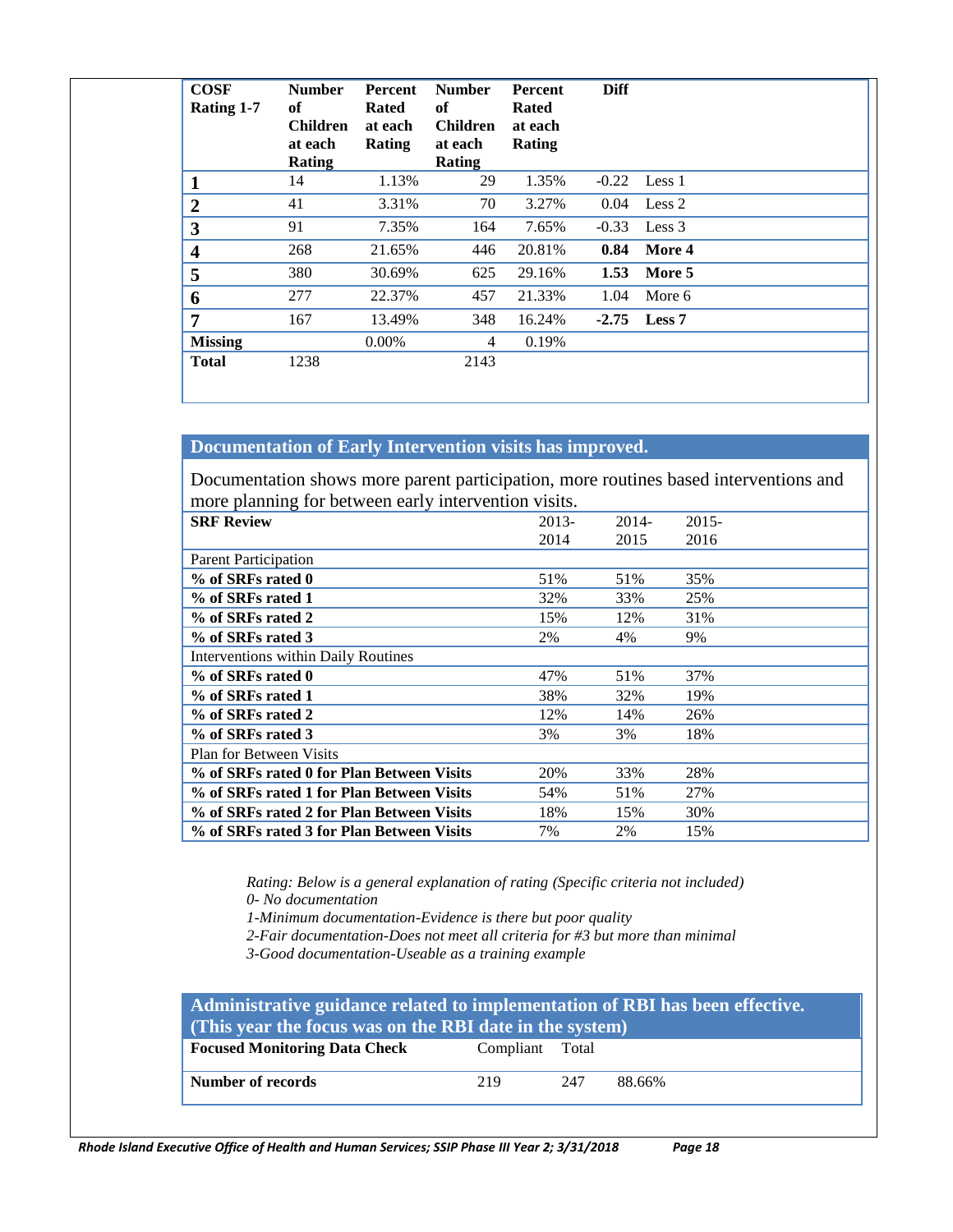| The number of RBIs in the data system has increased |                 |      |               |      |
|-----------------------------------------------------|-----------------|------|---------------|------|
| <b>RBIs in the Data System</b>                      | 2013-2014 2014- |      | $2015 - 2016$ |      |
|                                                     |                 | 2015 | 2016 2017     |      |
|                                                     | No Data         | 13   | 74            | 1220 |

#### **Parents who have had an RBI in our program report greater satisfaction with Early Intervention services**



### **Preliminary findings from a study of the parents in our program who had an RBI and parents who had not indicate that:**

"RBI is posited to empower parents early in the EI process, increasing feelings of satisfaction with EI, parental self-efficacy in promoting child development, and satisfaction with home routines. The study's preliminary results showed:

1) Parents who received an RBI report significantly *greater satisfaction with EI Services* when compared to the no RBI group. Thus, RBI appears to foster a more positive and responsive relationship between the EI team and parent.

2) Although scores on all other measures favored RBI families over non-RBI families, *no significant group differences emerged on parental self-efficacy measures or satisfaction with home routines*. Another study reported similar findings on self-efficacy yet found positive changes in child functioning due to RBI. $^{\degree}$ <sup>1</sup>

### **An improved plan for reaching fidelity has been developed.**

A new plan for reaching fidelity in implementation of the RBI has been developed, which includes utilizing supervisor support, and includes an incentive program for providers to reach fidelity.

 $\overline{a}$ 

<sup>1</sup> Routines-Based Interviewing in Early Intervention-Preliminary Findings Zero to Three Poster Presentation December 2017 Karen McCurdy, Ph.D., with Sarah Aldrich, Sarah Coulston, Irene McIvor Mason, & Alyssa Riberio Human Development & Family Studies, University of Rhode Island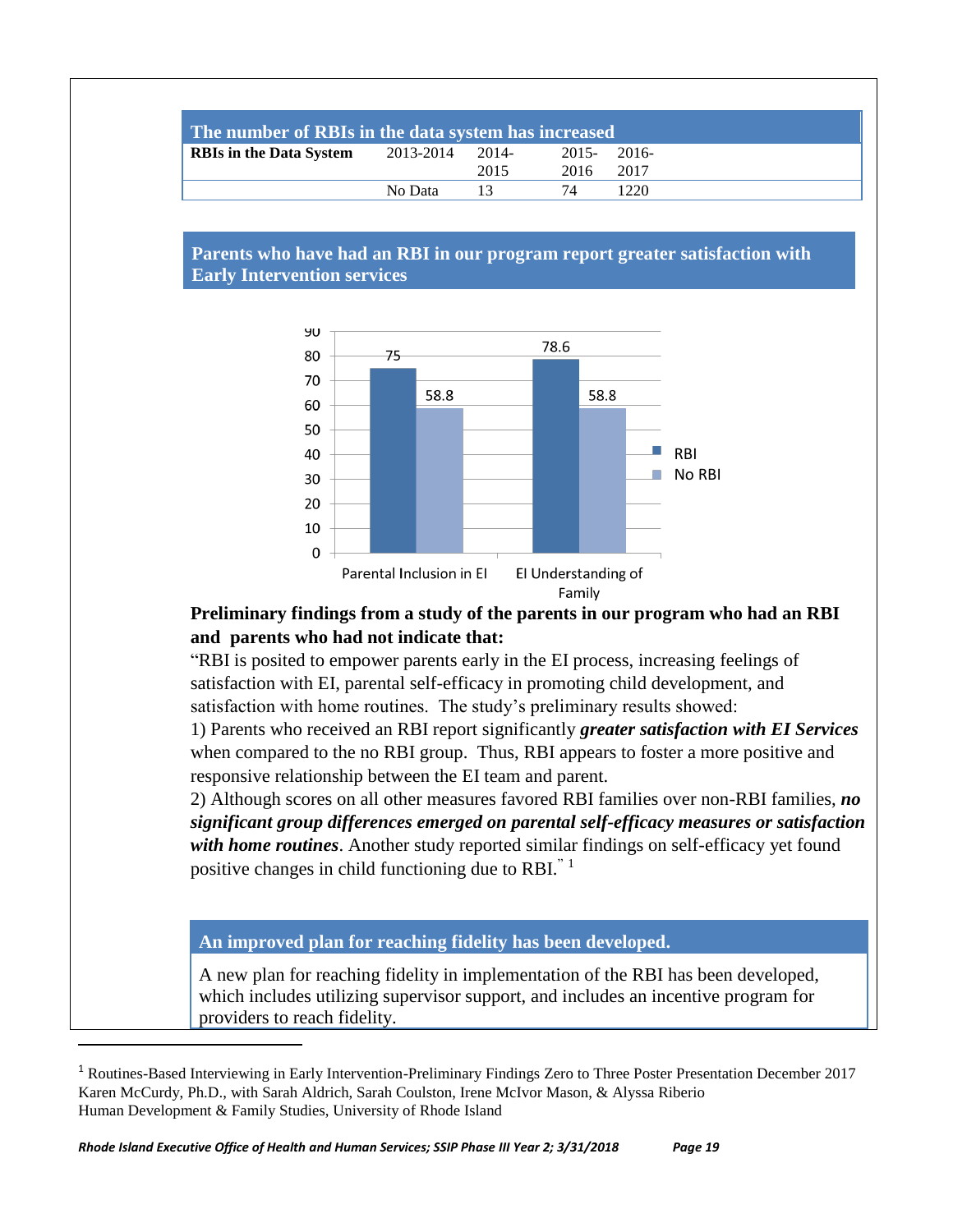**A review of the number of participants trained to fidelity in accordance with the implementation plan**

The number of participants planned to be trained to fidelity:160

Actual:5 participants trained to fidelity SFY 16-17\*

**\*15** additional participants trained to fidelity since July 2017. Another 65 additional participants anticipated by June 2018

### **3. Stakeholder Involvement in evaluation of the SSIP**

### **a. How stakeholders have been informed of the ongoing evaluation of the SSIP**

Data has been presented regarding the implementation of the RBI statewide to stakeholders including: the Interagency Coordinating Council, the Directors Association, the monthly Supervisors group and RBI training workshops.

The Director's Association is actively involved in the implementation and participated in discussions and continuously provides feedback regarding the data. Sharing SSIP collected data has included: the improvement in child outcomes, more outcomes for children with an RBI, improvement in SRF documentation, and the data that parent satisfaction is greater for children with an RBI. These data reflect the work being done by their staff and many share the data within their programs.

### **b. How stakeholders have had a voice and been involved in decision-making regarding the ongoing evaluation of the SSIP.**

Opportunities have been intentionally created to use feedback from stakeholders as part of our ongoing evaluation of the SSIP. One example of this is supervisors. Supervisors are key stakeholders in that it is that group which will support RBI implementation in their own programs. What they know and feel competent about will drive a successful implementation. As part of our SSIP evaluation we created opportunities to find out where they feel their skills are and what they need to support their staff. In SFY16-16 through a survey EI supervisors indicated they did not feel competent in supporting staff in implementing the RBI. Although the results was unexpected, knowing this data resulted in making adaptations to the content of PD for supervisors. New training was developed to focus on supporting supervisors on how to use the fidelity checklist. This in turn, helped supervisors to observe and support their own staff in becoming RI approved to administer the RBI. Videos of an RBI were observed and supervisors used the RBI checklist to determine if the staff member in the video met the criteria on the checklist (score of 85% on checklist). After completing their own approved video doing an RBI and attending this training, supervisors will now be able to observe and use the checklist with their own staff to become RI approved. In addition, three (3) supervisors were sent to the RBI Certification Institute hosted at the University of Alabama by Robin McWilliam, to become certified RBI trainers. RI plans to send additional people in the upcoming year. This will grow our capacity to ensure ongoing staff support from those trained in fidelity.

Trainees are another group intentionally included as a part of ongoing SSIP evaluation. Staff were recently surveyed to see if they felt they that their ratings relating to Child Outcomes Summary process had changed, and if so, why. Changes in the data have been noted, but there was a need to investigate if staff would indicate that the RBI, professional development regarding the new integrated IFSP, or the new child outcomes process had influenced their ratings to be more accurate. Other possible reasons for the change in rating could be due to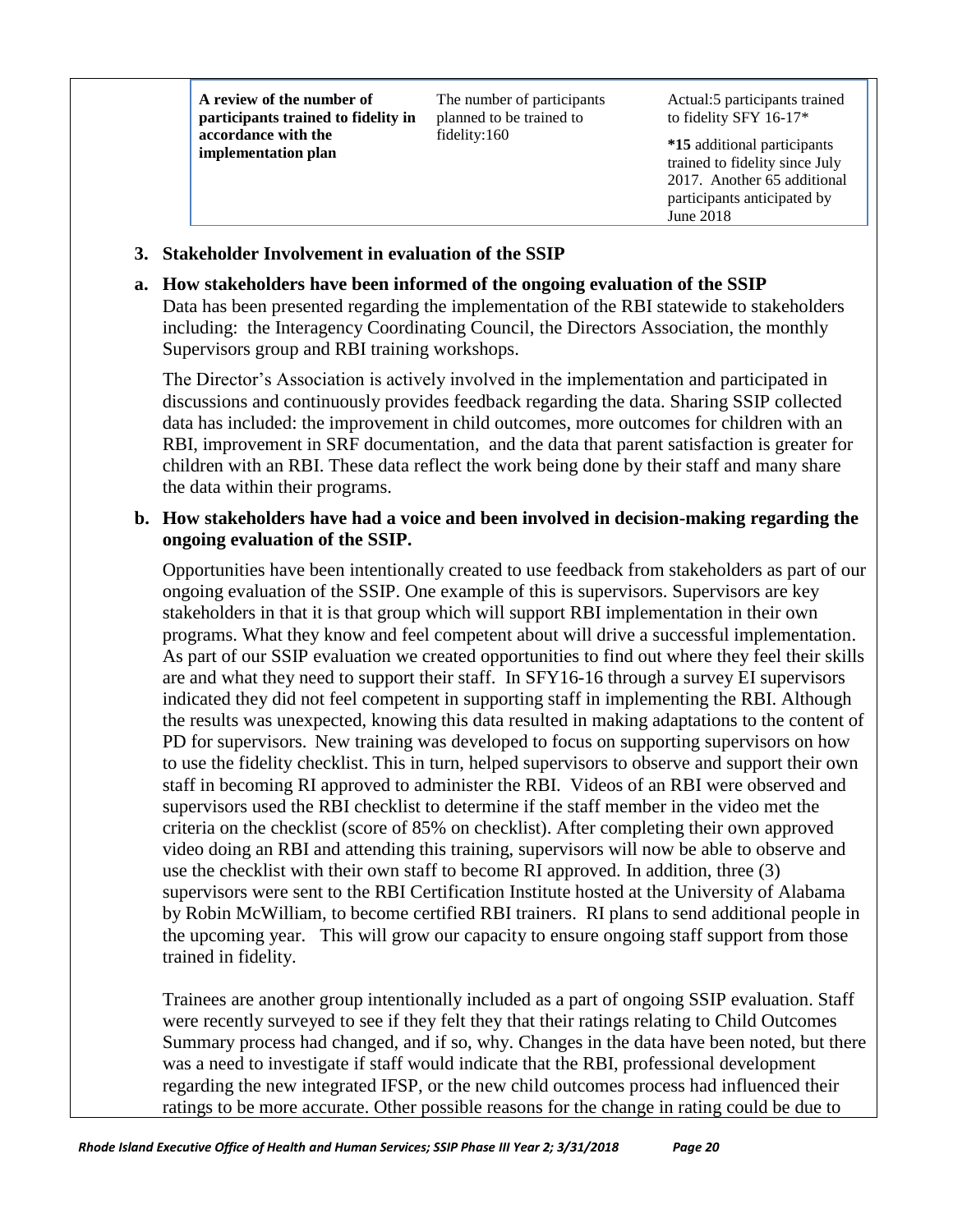staff reporting that they felt they experienced difficulties with the new process, felt rushed, did not have not enough training, or new processes had caused them to be less accurate. These responses will be used to determine staff development needs. The results indicated that many staff said that they were rating differently and reported reasons as follows: the new IFSP which has integrated the COS process, professional development that was provided, the RBI process itself, TA tools developed to support these processes, and the use of a team process. There were no responses indicating that they were rating differently due to problems with the new process, time constraints, or a barrier that would need to be addressed.

Another stakeholder group used to provide feedback for RI's SSIP evaluation is families. Family participation in the interviews for the study conducted by URI was extremely important in determining progress.

## **D. Data Quality Issues**

- **1. Data limitations that affected reports of progress in implementing the SSIP and achieving the SIMR due to quality of the evaluation data**
- **a. Concern or limitations related to the quality or quantity of the data used to report progress or results**

The URI analysis of parent satisfaction between families who have had an RBI and families who have not, has indicated the following limitations: "Small sample size  $(RBI = 28)$  vs. (No RBI =34) reduced power to find significant differences" and "Relies solely on parental selfreports to assess family outcomes".

## **b. Implications for assessing progress or results**

Within the URI analysis of this data, adding more interviews to increase the  $N=50$ , may provide more significance in the data. However, it is thought that enough information is available to answer the evaluation question "Do families report that the IFSP is based on what is important to them."

## **c. Plans for improving data quality**

Some data that have been collected is in the process of assessing statistical significance. These data include, improvement in IFSP Outcomes that are family owned, functional, measurable and embedded in a routine; and differences in entry ratings in Outcome 1 for children whose family had an RBI.

## **E. Progress Toward Achieving Intended Improvements**

## **1. Assessment of progress toward achieving intended improvements**

## **a. Infrastructure changes that support SSIP initiatives, including how system changes support achievement of the SiMR, sustainability, and scale-up**

Infrastructure changes included updating state policies and state forms to support the Routines Based Interview as a statewide practice, training staff in new administrative procedures and developing n implementation plan and the development of a communication plan. These changes are in place and give strength to implementing the RBI.

### **b. Evidence that SSIP's evidence-based practices are being carried out with fidelity and having the desired effects**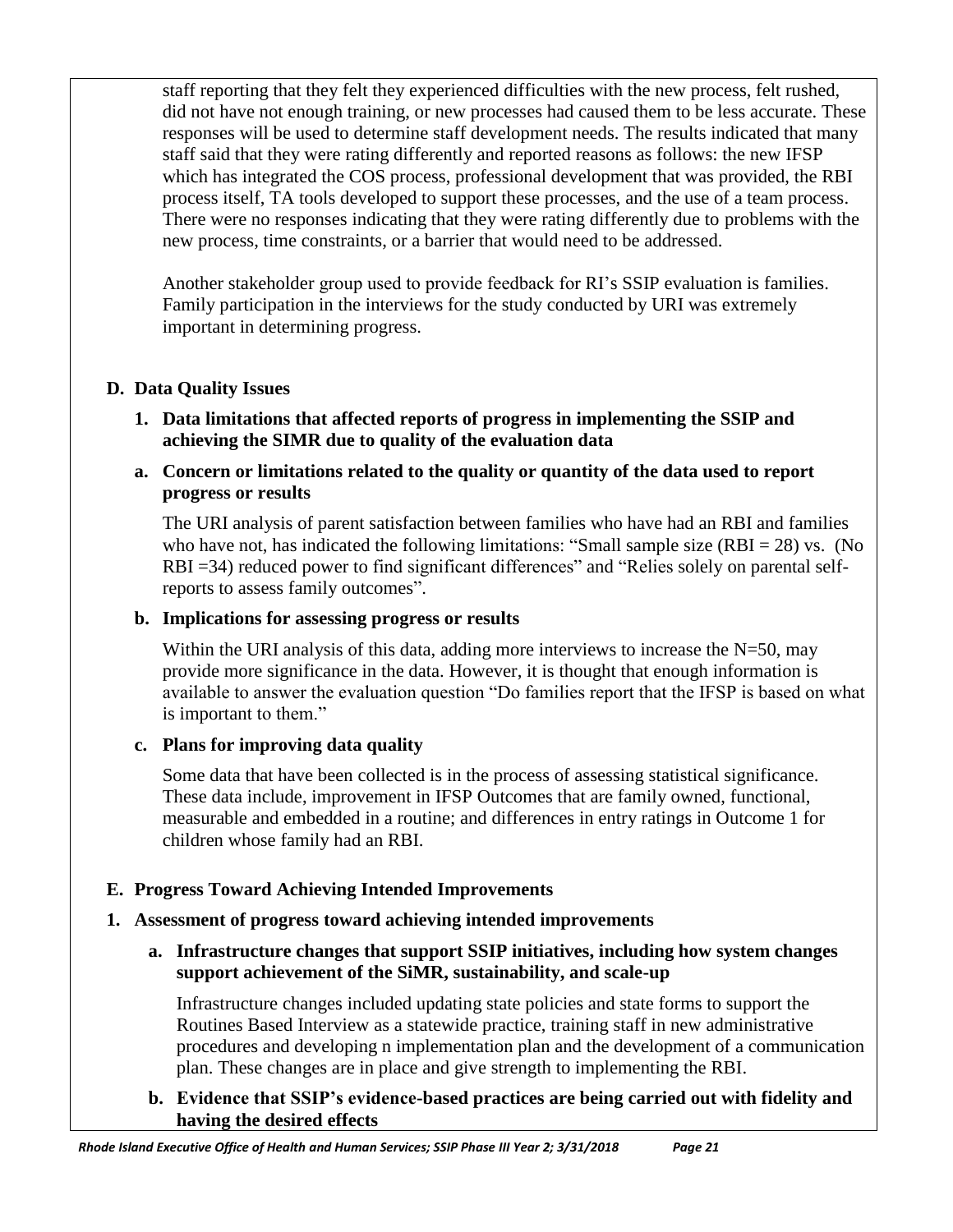Currently 20 staff have reached fidelity in conducting the RBI. Please refer to section A5 and B2(b)for a full discussion of what has been done to measure fidelity. Even though there are not as many participants designated as "RI approved" in conducting the RBI as compared to what was planned, data such as the improvements in IFSP Outcomes that are family owned, functional, measurable and embedded in a routine shows positive evidence of a desired effect. Also the results of the URI study regarding the difference in parent satisfaction between families who have had an RBI and those who have not is similar to other published studies which also indicates that the RBI is having the desired effect.

#### **c. Outcomes regarding progress toward short-term and long-term objectives that are necessary steps toward achieving the SIMR**

All short term outcomes in Strand A and B have been met.

- Providers have knowledge of new procedures related to implementing the RBI (when to do it, how to document in the IFSP paper work and what codes to use for billing purposes
- Providers and stakeholders are aware of implementation of the RBI in RI
- **•** Providers know the criteria to self-assess IFSP outcomes Providers and stakeholders are aware of implementation of the RBI in RI
- **•** Providers know the criteria to self-assess documentation of service delivery (Services Rendered Forms)
- **•** Providers gain knowledge about how to conduct an RBI, how to prioritize family concerns based on the RBI, and how to develop outcomes based on the priorities of the family.

Our data indicate important steps towards meeting our SIMR have been achieved.

Next steps are to focus on the intermediate outcomes of Strand A and B and the short term outcome of Strand C.

- **•** Providers consistently implement new administrative procedures related to RBI (when to do it; how to document it in the ISP; how to bill for it)
- **•** Providers develop IFSP outcomes with families who have participated in the RBI that meet quality standards
- Provider documentation of home visits meet quality standards
- **•** Providers implement the RBI, prioritize concerns of the family and develop outcomes based on family concerns with fidelity
- Families have IFSP outcomes that reflect their priorities and meet the needs of their child and family.
- **•** Providers gain knowledge about coaching, modeling and routines based intervention in home visits to achieve outcomes

## **d. Measurable improvements in the SIMR in relation to targets**

Measurable improvement in RI's SIMR in relation to targets cannot be reported because there is very limited data to date. The SIMR is based on a subset of children whose family had an RBI and show improvement in accuracy for their Child Outcomes Measurement data. There have been 81 children whose family had an RBI who have been enrolled over 6 months and have discharged and 1154 children whose family did not have an RBI who have been enrolled over 6 months and have discharged. Although the data show a difference in Summary Statement 1 for children whose family had an RBI i.e. 62.75 % of the RBI group made significant progress as compared to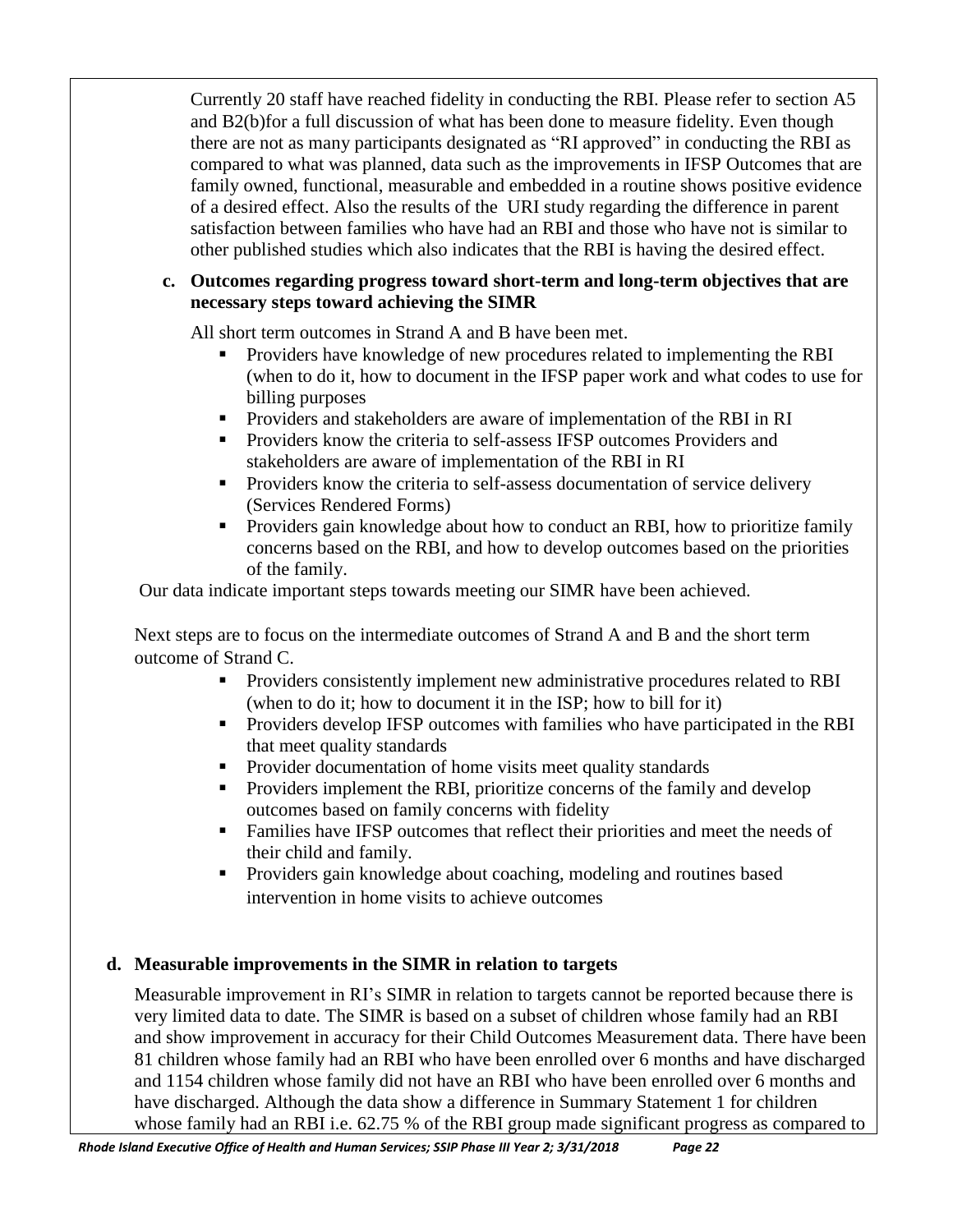57.04% of the children in the no RBI group. The sample size is to small to draw a valid conclusion

## **F. Plans for Next Year**

## **1. Additional activities to be implemented next year, with timeline.**

RI's plan is to concentrate on fidelity over the next year and a timeline with new targets is included. Preliminary PD in Strand C-Professional development and coaching around Routines Based Early Intervention began in September 2017 and a formal kick off is planned in May of 2018 with Cari Ebert, SLP, CCC sharing her expertise on coaching the caregiver in interventions based in daily routines. Our own TA staff and 1-2 supervisory staff are planning to attend National Routines Based Early Intervention training in July 2018. It expected that strand C will be a two (2) year process. Specific activities include:

Specific activities are:

| <b>Activity</b>                                                                                       | <b>Expected Timeline and</b><br><b>Projected Participation</b>                                                                       | <b>Description</b>                                                                                                                                                                                                                                                                                                                                                                                  |
|-------------------------------------------------------------------------------------------------------|--------------------------------------------------------------------------------------------------------------------------------------|-----------------------------------------------------------------------------------------------------------------------------------------------------------------------------------------------------------------------------------------------------------------------------------------------------------------------------------------------------------------------------------------------------|
| <b>RBI Training</b><br><b>During</b><br><b>Introduction to</b><br><b>Early</b><br><b>Intervention</b> | Spring $2018 \approx 25$<br>Fall 2018 $\approx$ 25<br>Spring 2019 $\approx$ 25<br>Fall 2019 $\approx$ 25<br>Spring $2020 \approx 25$ | An abbreviated segment on RBI is<br>conducted during Introduction to Early<br>Intervention for all new staff. The intent of<br>including this is to generate basic<br>awareness and understanding of RBI and<br>the importance of understanding child and<br>family functioning                                                                                                                     |
| <b>Agency Based</b><br><b>RBI</b> technical<br>assistance<br>support                                  | Spring $2018 -$ Spring $2019$<br>$\approx$ 2 visits<br>Spring $2019 -$ Spring $2020$<br>$\approx$ 2 visits                           | TA staff will conduct site specific support<br>to programs during staff meetings. We<br>will conduct on site trainings upon request                                                                                                                                                                                                                                                                 |
| <b>Group RBI</b><br><b>Training</b>                                                                   | Spring $2018 \approx 30$<br>Fall $2018 \approx 30$<br>Spring $2019 \approx 30$                                                       | This training will be conducted at the<br>Sherlock Center and offered to all EI new<br>staff or as a refresher.                                                                                                                                                                                                                                                                                     |
| Increase # of<br><b>Certified RBI</b><br><b>Trainers</b>                                              | Summer $2018 = 3$ new<br>trainers                                                                                                    | Three EI providers will attend the RBI<br>Certification Institute hosted by Robin<br>McWilliam. The addition of 3 new trainers<br>will significantly increase our capacity to<br>support RBI and identify those using it<br>with fidelity. These trainers will first be<br>responsible to coach their own staff to<br>fidelity and then move onto conducting<br>training to support other programs. |
| Increase # of<br><b>Providers</b><br>conducting RBI<br>with Fidelity                                  | January-June $2018 \approx 65$<br>July 2018- June 2019 $\approx 80$                                                                  | Supervisors will be observing their own<br>staff using the fidelity checklist to assess<br>their staff as they work toward "RI<br>Approved" status.                                                                                                                                                                                                                                                 |
| <b>Strand C</b>                                                                                       | Spring $2018 \approx 200$<br>TA to individual centers                                                                                | This effort will begin with a statewide<br>kickoff event "The ABC's of Early                                                                                                                                                                                                                                                                                                                        |

*Rhode Island Executive Office of Health and Human Services; SSIP Phase III Year 2; 3/31/2018 Page 23*